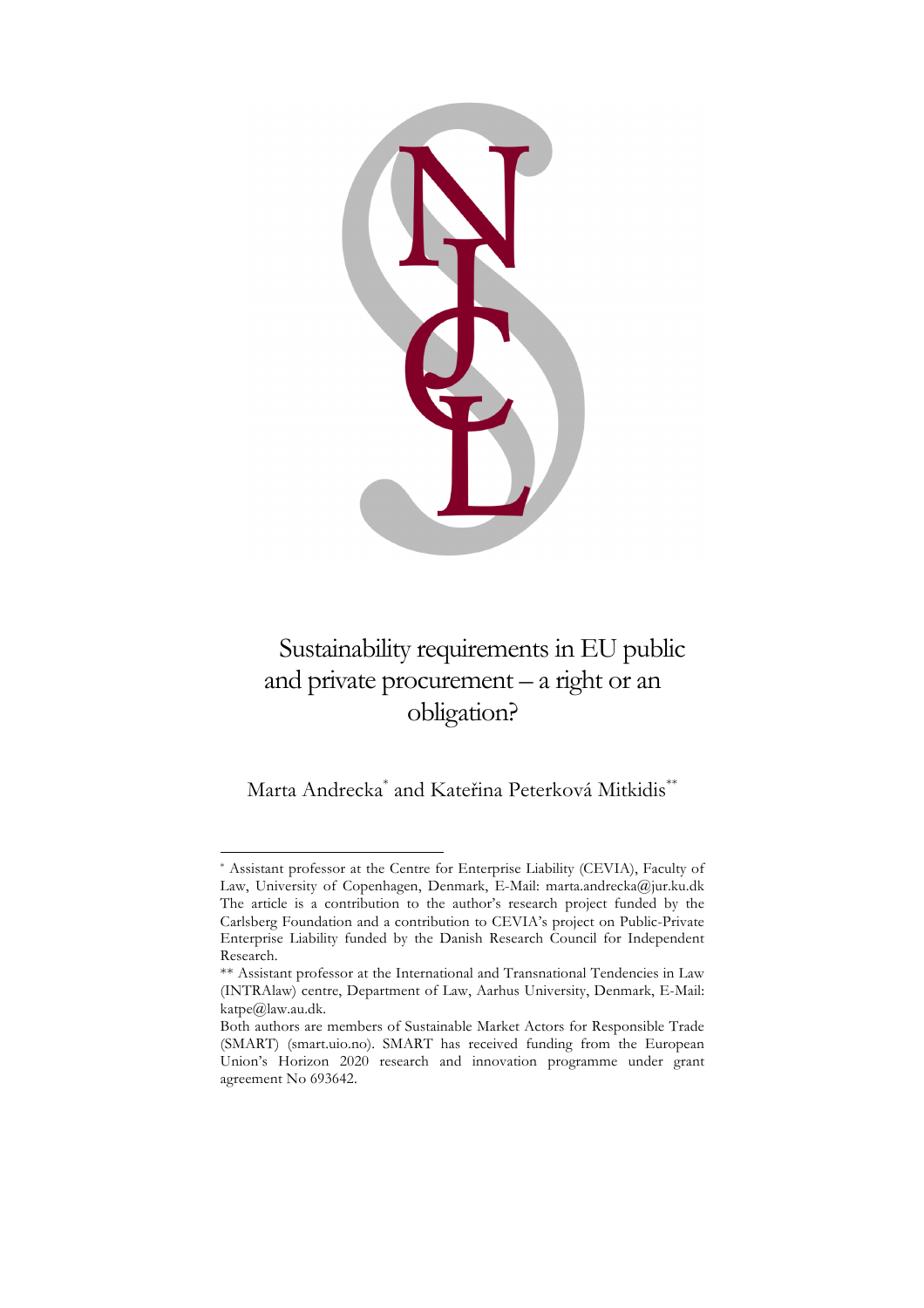| 56 | SUSTAINABILITY REQUIREMENTS IN EU PROCUREMENT               |
|----|-------------------------------------------------------------|
| 1. |                                                             |
|    | THE SUSTAINABILITY CONCEPT IN PRIVATE AND PUBLIC<br>1.1.    |
| 2. | SUSTAINABILITY REQUIREMENTS IN PUBLIC AND PRIVATE           |
|    | 2.1                                                         |
|    | 2.2.                                                        |
|    | 23                                                          |
| 3. |                                                             |
|    | DRIVERS OF INCLUSION OF SUSTAINABILITY ISSUES INTO<br>3.1.  |
|    | A RIGHT OR AN OBLIGATION TO CONSIDER SUSTAINABILITY<br>3.2. |
|    | LEGAL RISKS ASSOCIATED WITH INCLUSION OR AVOIDANCE<br>3.3.  |
|    |                                                             |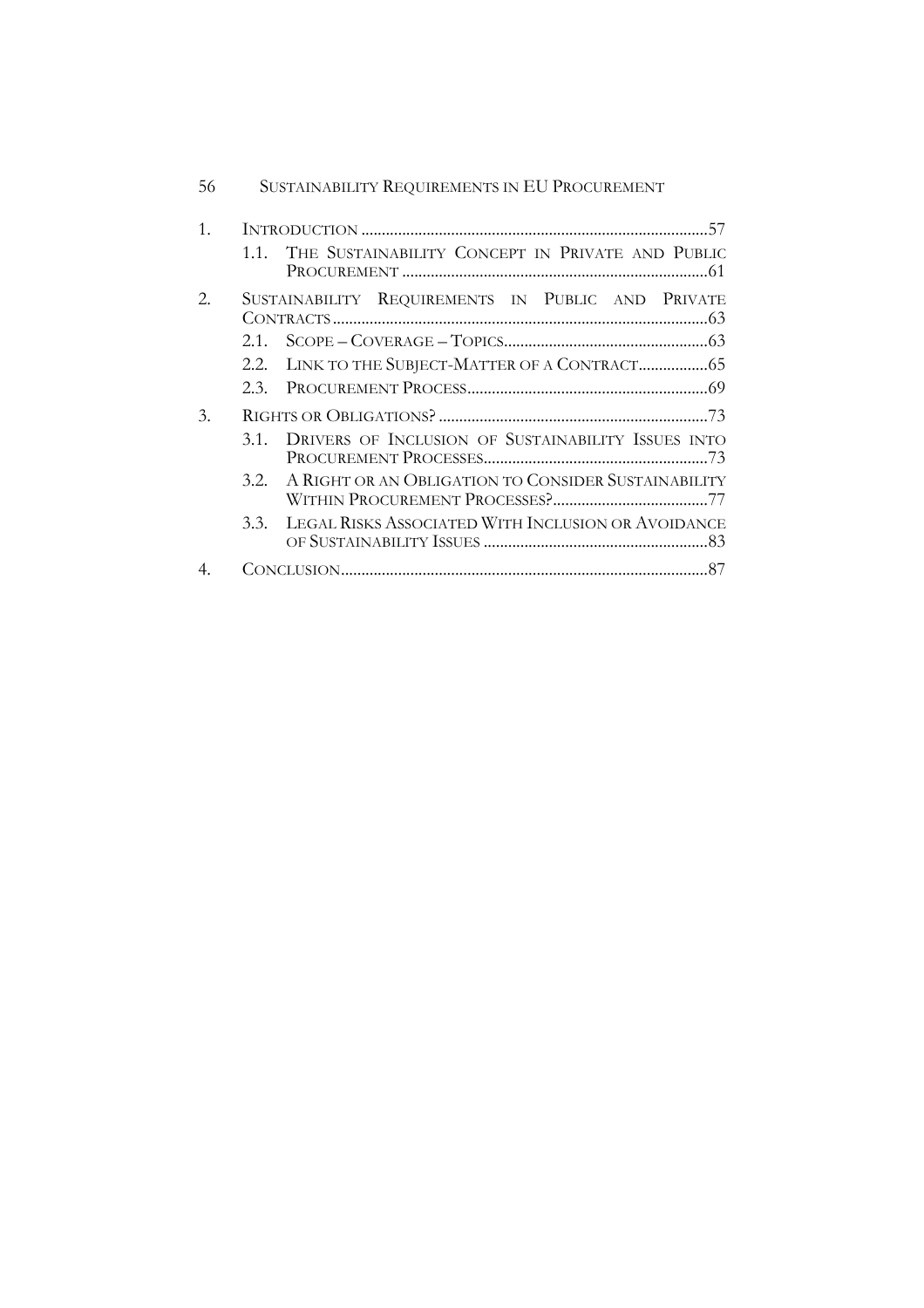## ABSTRACT

Procurement is no longer just about buying the cheapest possible supplies or services. Rather, it is understood as a process whereby organisations meet their needs in a way that achieves value for money on a lifetime basis and allows delivering aspects beyond savings, so-called sustainable procurement. This is true both for the public and private sectors. However, there is only limited legal regulation of sustainable procurement, which causes many uncertainties in respect to the possibility to include sustainability concerns into procurement processes as well as consequences of (not) doing so. The article thus focuses on the questions whether pursuing sustainability goals through procurement is an organisation's right or obligation and whether there are any risks of liability associated with pursuing or ignoring sustainability goals. These questions are analysed from the two perspectives of public and private procurement and similarities and differences between the sectors are identified.

We find that in both sectors sustainability topics (i) are increasingly considered and implemented into contracts; (ii) deal with similar issues in both contexts; (iii) cover issues that are linked to the subject matter of a contract, including issues that relate rather to production process than the physical qualities of the delivered goods as such; and (iv) proliferate through all stages of the procurement process. However, the drivers of sustainability procurement and the legal regulation differ substantially. Still, it is found that while there is a right to include sustainability considerations into both public and private procurement processes, there are only contours of the legal obligation to do so. In respect to private procurement, the right to give considerations to sustainability issues is not expressly stated by the applicable law as it is in respect to public procurement (though limitations apply there as well). In fact, in both sectors the right mostly stems from the fact that there is no regulation forbidding this. Quite counter-intuitively then, there seem to be more legal risks associated with the inclusion of sustainability requirements into the procurement process (and inadequate enforcement thereof) rather than with ignoring them.

#### 1. INTRODUCTION

Throughout the last decades, sustainability has become a goal to be achieved both in the public and private spheres. It has been influencing various policies and processes, one of them being procurement. The latter is understood as an organisation's activity of purchasing the goods and services in order to carry out its functions. Nowadays, procurement is no longer just about buying the cheapest possible supplies or services but rather it is understood as a process whereby organisations meet their needs in a way that achieves value for money on a lifetime basis and allows delivering aspects beyond savings. Consequently, there is an expectation both on private (companies) and public (entities) organisations to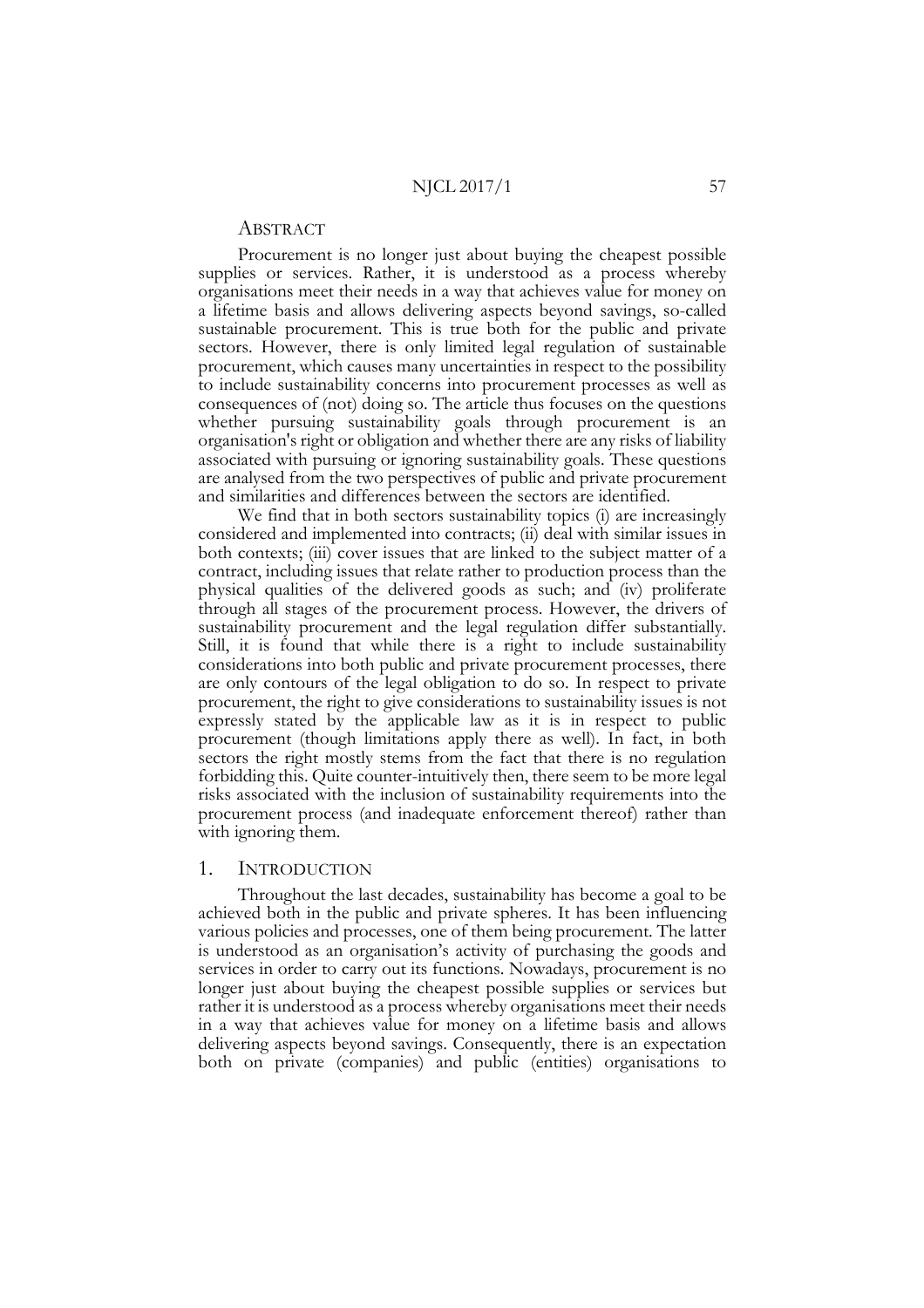implement sustainability considerations and criteria into their procurement processes.

While in many aspects public and private procurements are similar – for example, they constitute a strategic development of an organisation – there are several differences – most obvious in relation to the applicable legal framework, and these become palpable when speaking about sustainability considerations in procurement processes. In respect to the legal framework, it could be argued that in the private sector doing more than the bare minimum required by law is often down to voluntary engagement.<sup>1</sup> Although there are those pushing for increased hard law regulation of Corporate Social Responsibility (CSR), this remains limited. Most of CSR regulation dealing with private procurement has the form of soft law<sup>2</sup> or meta-regulation.<sup>3</sup> This is quite different in the public procurement context, where there is more hard law to lean on. There is no doubt that governments are bound by international treaties to uphold certain sustainability standards and actively prevent law violations such as forced labour, child labour and/or corruption. However, at the same time, in the context of international procurement regimes, sustainable regulatory objectives are often referred to as 'horizontal' or 'secondary' policies of the procurement process, in addition to the primary objective of achieving the best value for money in the acquisition of the goods and services that comprise governmental necessities.<sup>4</sup>

In light of the common demand to include sustainability criteria in procurement processes in both private and public spheres on the one hand, and the differences outlined above on the other, several questions arise. Firstly, what is the legal status of such requirements; are they enforceable and actually enforced? Secondly, what are the regulatory effects of such requirements? Are they able to affect behaviour of the contractual parties? Thirdly, does the legal environment and framework within which procurement takes places actually support or allow the pursuit of sustainability goals or not? Are the private and public entities legally required to pursue sustainability goals throughout procurement processes? Or can they in fact face a legal liability for doing so? While the

 <sup>1</sup> This presumption is problematized in section 3.2 below.

<sup>2</sup> We adopt the definitions of hard and soft law presented by Abbott and Snidal (Hard law means "…legally binding obligations that are precise (or can be made precise through adjudication or the issuance of detailed regulations) and that delegate authority for interpreting and implementing the law." Soft law comprises all regulation that is weakened in one or more of the three respects: obligation, precision, and delegation.) See Kenneth W Abbott and Duncan Snidal, 'Hard and Soft Law in International Governance' (2009) 54(3) Int'l Org. 421, 422.

<sup>3</sup> Meta-regulation is understood as regulation that supports companies' self-regulation.

<sup>4</sup> Reference to sustainable consideration may be found in: European Public Procurement Directives 2014, WTO Governmental Procurement Agreement 1994 (and revised version) and in UNCITRAL Model Law on public procurement 2011, see further below section 1.1.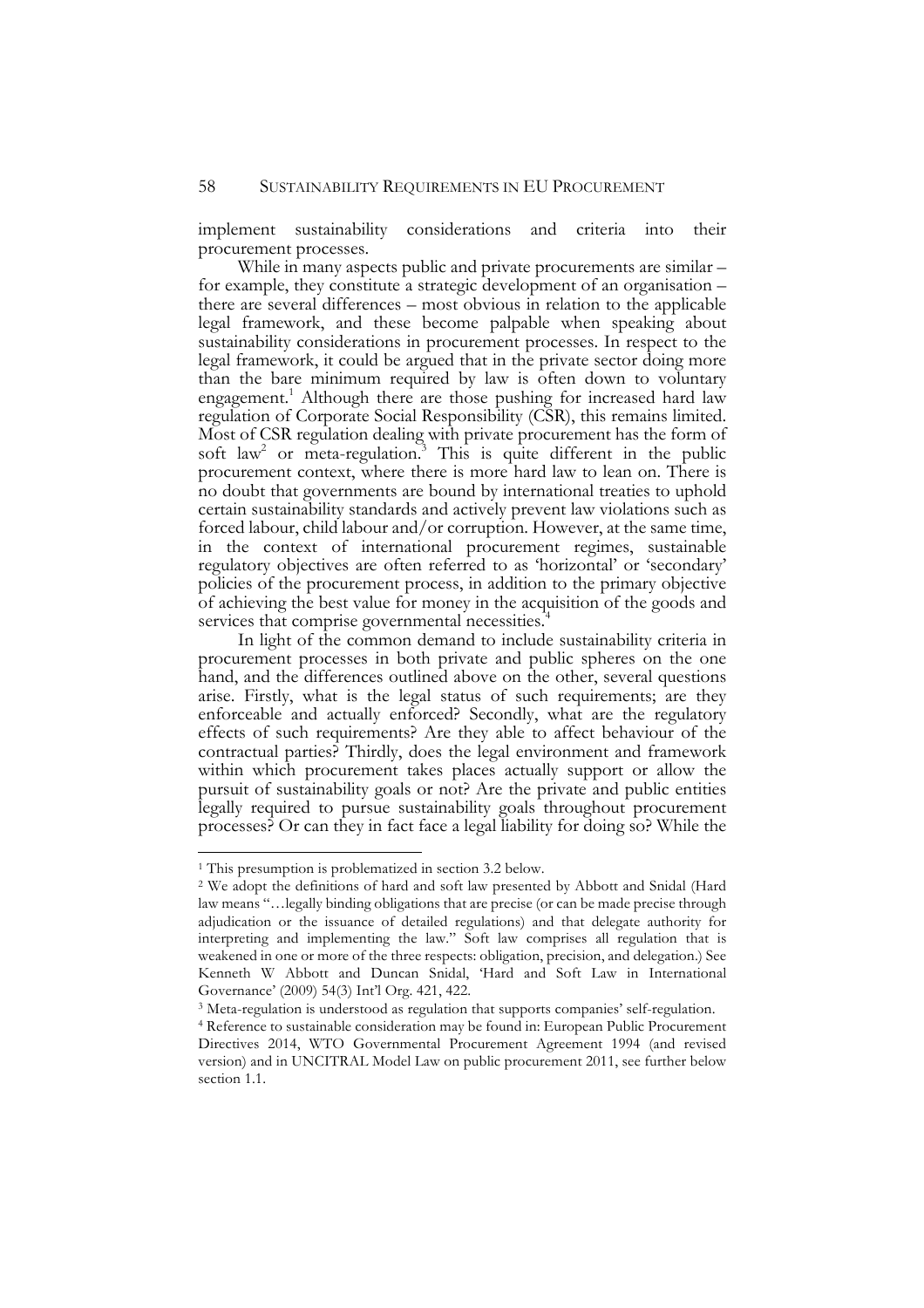issues of the legal status of sustainability requirements, their enforceability and effects have throughout the last decade been in the focus of legal scholars mostly from the private, but increasingly also from the public procurement perspective, $5<sup>1</sup>$  the issue of the legal framework has been addressed only partly within the discourse on the voluntary/mandatory nature of.6 Moreover, to the authors' surprise, a comparative perspective between public and private purchasing theory and practice in connection 5 For private procurement see e.g. Michael P Vandenbergh, 'The New Wal-Mart Effect:

The Role of Private Contracting in Global Governance' (2007) 54 *UCLA L. Rev.* 913; Carola Glinski, 'Corporate code of conduct: moral or legal obligation?' in Doreen McBarnet, Aurora Voiculescu and Tom Campbell (eds) *The new corporate accountability: Corporate social responsibility and the law* (CUP 2007) (hereinafter 'McBarnet, Voiculescu and Campbell, *The new corporate accountability*'); Li-Wen Lin, 'Legal Transplants through Private Contracting: Codes of Vendor Conduct in Global Supply Chains as an Example' (2009) 57 *Am.J.Comp.L.* 711; Fabrizio Cafaggi, 'The Regulatory Functions of Transnational Commercial Contracts: New Architectures' (2013) 36 Fordham Int'l L.J. 1557; Paul W J Verbruggen, 'Regulatory governance by contract: The rise of regulatory standards in commercial contracts in 'Regulatory Governance'' (2014) 35 *Recht der werkelijkheid* 79; Anna Beckers, *Enforcing corporate social responsibility codes: on global self-regulation and national private law* (Oxford: Hart Publishing 2015), chapter 3; Katerina Peterkova Mitkidis, *Sustainability Clauses in International Business Contracts* (Eleven International Publishing 2015); Louise Vytopil, *Contractual Control in the Supply Chain* (Eleven International Publishing 2015); Cristina Poncibò, 'The Contractualisation of Environmental Sustainability' (2016) 12 *ERCL* 335; A Claire Cutler and Thomas Dietz (eds), *The Politics of Private Transnational Governance by Contract* (Routledge 2017).

For public procurement see e.g. Christopher McCrudden, 'Corporate Social Responsibility and Public Procurement' in McBarnet, Voiculescu and Campbell, *The new corporate accountability*; Antti Palmujoki, Katriina Parikka-Alhola and Ari Ekroos, 'Green Public Procurement: Analysis on the Use of Environmental Criteria in Contracts' (2010) 19 *Review of European, Comparative & International Environmental Law* 250; Phoebe Bolton, 'Protecting the environment through public procurement: The case of South Africa' (2008) 32 *Natural Resources Forum* 1; Dacian C Dragos and Bogdana Neamtu, 'Sustainable public procurement in the EU: experiences and prospects' in Francois Lichère, Roberto Caranta and Steen Treumer (eds), *Modernising Public Procurement: The New Directive* (DJØF 2014); Peter Trepte, 'The contracting authority as purchaser and regulator: Should the procurement rules regulate what we buy?' in Christina D Tvarnø, Grith Skovgaard Ølykke and Carina Risvig Hansen (eds), *EU public procurement - modernisation, growth and innovation - discussions on the 2011 proposals for procurement directives* (DJØF 2012); Roberto Caranta, 'The changes to the public contract directives and the story they tell about how EU law works' (2015) 52 *Common Market Law Review* 391, 2.2 and 2.3; A special issue of the *European Procurement & Public Private Partnership Law Review* on sustainable procurement, *IPPPL* 1-13 (2013).

<sup>6</sup> See e.g. Doreen McBarnet, 'Corporate Social Responsibility Beyond Law, Through Law, for Law' in McBarnet, Voiculescu and Campbell, *The new corporate accountability,* at 12; Halina Ward, 'Legal Issues in Corporate Citizenship' (2003) Global Ansvar Swedish Partnership for Global Responsibility, London: International Institute for Environment and Development; Jennifer A Zerk, *Multinationals and corporate social responsibility: limitations and opportunities in international law* (Cambridge University Press 2006) 33-36.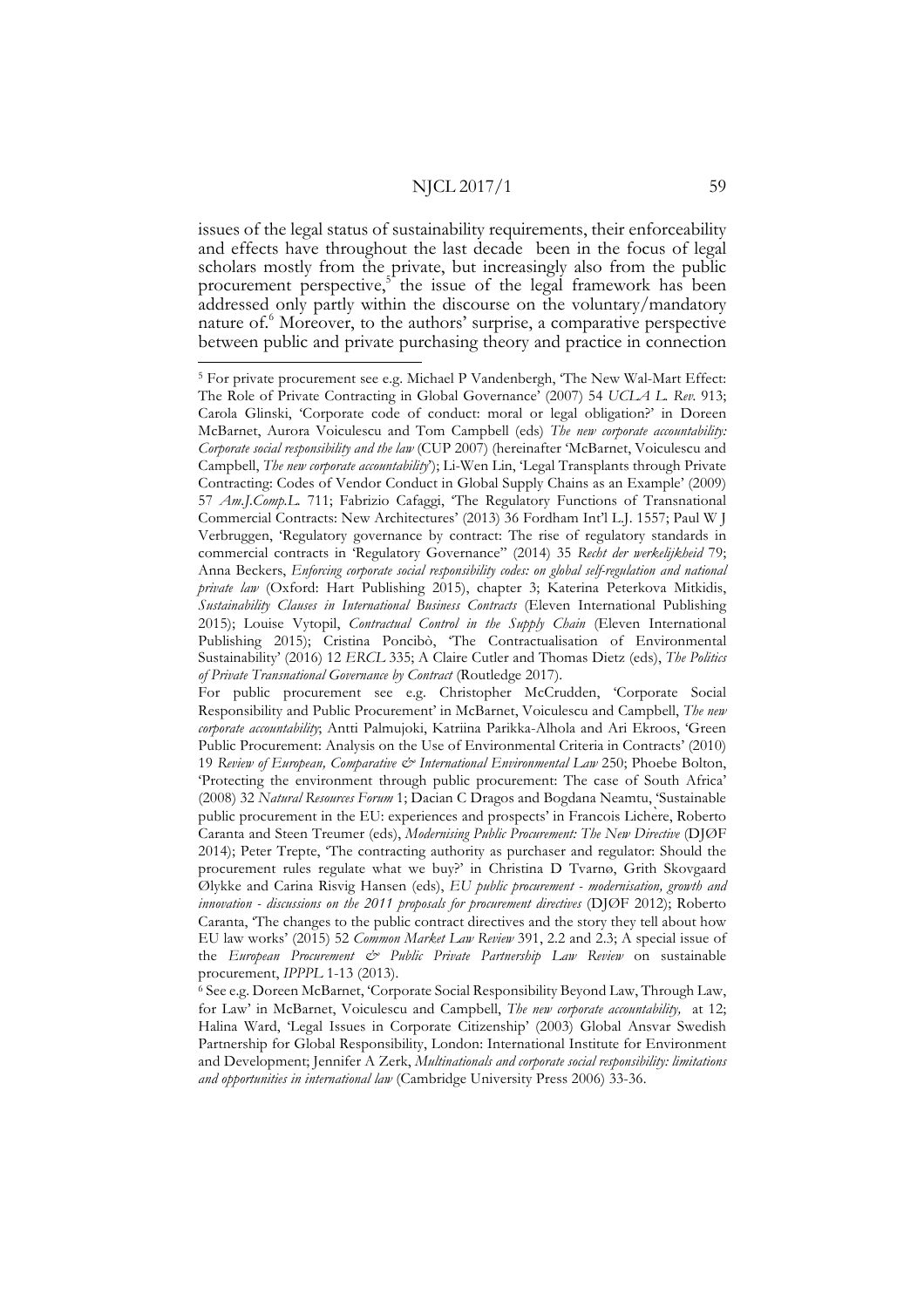to sustainability requirements is largely missing in academic literature.<sup>7</sup> The separate treatment of sustainable procurement in the private and public spheres does not reflect the reality that organisations in both sectors face, such as similar questions and obstacles when implementing sustainability requirements into their procurement processes. The new ISO20400 Sustainable Procurement Guidance reflects this, as it is to be used by all organisations, both public and private. <sup>8</sup> Thus, while there might be some obstacles to the endeavour to compare the public and private in this respect, such as the understanding of sustainability requirements in their connection to the subject matter of a contract, $\delta$  the authors believe that there is a relevance in this exercise and that the results have the potential to improve the practice by pinpointing the areas where the two spheres can learn from each other and understand the legal theory behind sustainable procurement.

The paper thus focuses on the question whether pursuing sustainability goals through procurement is a right or an obligation of public and private organisations and whether there are any risks of liability associated with pursuing or ignoring sustainability goals. In order to answer these questions, the paper firstly analyses the concept of sustainability with the purpose to identify whether the concept is understood similarly or differently in both public and private spheres (1.1). Secondly, sustainability requirements in public and private contracts are examined from the perspective of their scope and topics that they cover (2.1). Further, the paper analyses whether sustainability requirements are connected to the subject matter of a contract and what this actually means (2.2), and identifies where in the procurement process sustainability requirements come into play (2.3). The paper, then shifts the focus to analyse the character of the right and/or obligation to include sustainability criteria into procurement processes (3.2). In order to give a better understanding, it firstly discusses the drivers and legal frameworks of using sustainability requirements in public and private procurement spheres (3.1). The last section concludes the paper, by identifying the similarities and differences between the spheres, and shares some recommendations.

 <sup>7</sup> For a discussion on how public procurement can benefit from the private sphere see Anna Beckers, 'Using contracts to further sustainability?' in Anja Wiesbrock and Beate Sjåfjell, *Sustainable Public Procurement Under EU Law* (Cambridge University Press 2015). For comparison in the US context, see Sarah E Light and Eric W Orts, 'Parallels in Public and Private Environmental Governance' (2015) 5 *Michigan Journal of Environmental and Administrative Law* 1, namely at 46-50.

<sup>8</sup> ISO 20400:2017, Sustainable procurement – Guidance < www.iso.org/standard /63026.html> accessed 17 May 2017.

<sup>9</sup> See section 2.2 below.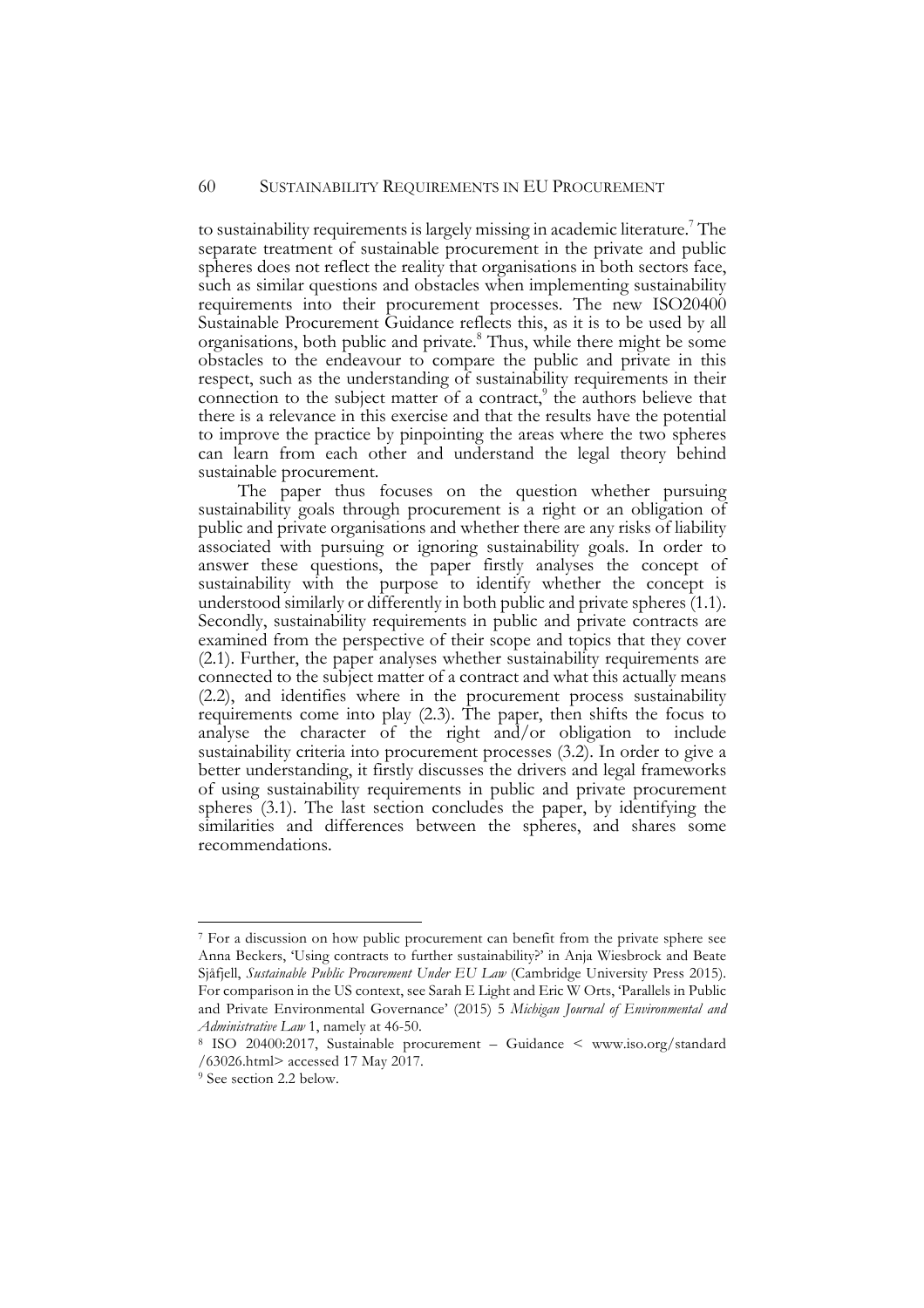1.1. THE SUSTAINABILITY CONCEPT IN PRIVATE AND PUBLIC PROCUREMENT

While omnipresent in the public and legal discourse, the concept of sustainability does not have a globally accepted legal definition. National legal systems are not better either; since they have a difficulty delineating the confines of the concept, they often provide either multiple definitions or no definition at all. The concept of sustainability is a sister to the concept of sustainable development. The most cited definition of sustainable development comes from the Brundtland Commission as a development 'that (…) meets the needs of the present without compromising the ability of future generations to meet their own needs.<sup>10</sup> The core idea of this definition lies in integrating three areas of development: environmental, social and economic. Despite the further evolution of the sustainability concept, $11$  it is the triple-bottom line definition that has inspired a wide range of national, international and supranational legal instruments as well as private-made law. For example, Article 3(3) of the Treaty on European Union (TEU) reads as follows: 'It [the Union] shall work for the *sustainable development* of Europe based on balanced *economic growth* and price stability, a highly competitive social market economy, aiming at full employment and *social progress*, and a high level of protection and improvement of the quality of the *environment*.'12

The obligation of the EU to aim for sustainable development is further underlined, in the Europe 2020 strategy for sustainable and inclusive growth, which aims to develop an economy based on knowledge and innovation, to promote a low-carbon, resource-efficient and competitive economy, and to foster a high-employment economy delivering social and territorial cohesion.<sup>13</sup> According to the Commission, public procurement plays a key role in the Europe 2020 strategy, as it is one of the market-based instruments for the realisation of smart,

 <sup>10</sup> UN, Report of the World Commission on Environment and Development: Our Common Future, 20 March 1997, Transmitted to the GA as an Annex to document

A/42/427 - Development and International Cooperation: Environment, para 27. 11 A major contribution in this respect is the development of the 'planetary boundaries' concept, see Johan Rockström et al., 'Planetary Boundaries: Exploring the Safe Operating Space for Humanity', (2009) 14 Ecology and Society 32; and Will Stephen et al., 'Planetary boundaries: Guiding human development on a changing planet' (2015) 347(6223) *Science*. <sup>12</sup> Consolidated Version of the Treaty on European Union (TEU) [2016] OJ C 202/13 (emphasis added). See also the Charter of Fundamental Rights of the European Union [2012] OJ C 326/391, Preamble ('[The Union] seeks to promote *balanced and sustainable development* …' , emphasis added) and art. 37 ('A high level of environmental protection and the improvement of the quality of the environment must be integrated into the policies of the Union and ensured in accordance with the *principle of sustainable development*', emphasis added).

<sup>13</sup> European Commission Europe 2020 on a strategy for smart, sustainable and inclusive growth, Brussels, COM (2010) 2020 final.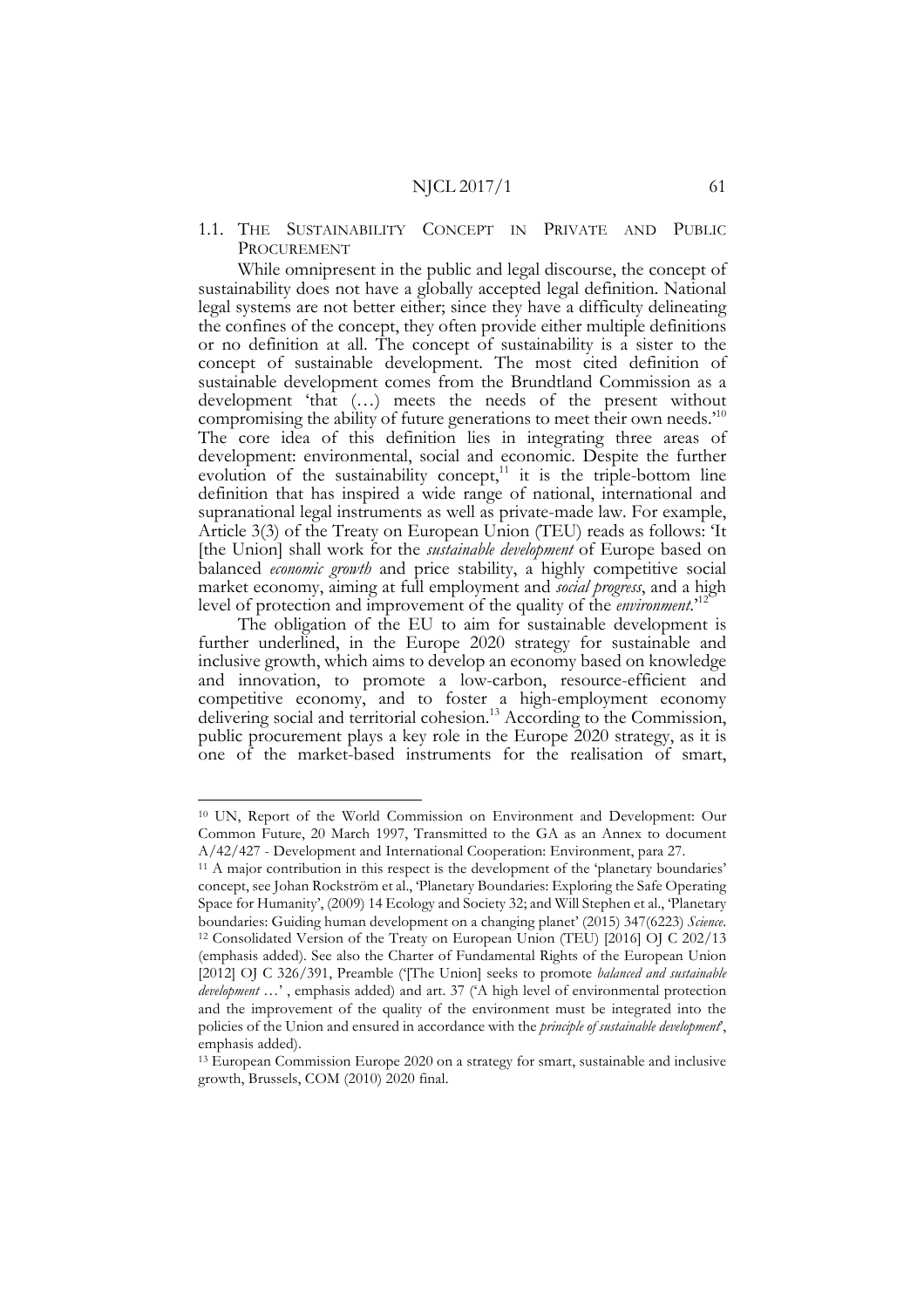sustainable and inclusive growth while ensuring the most efficient use of public funds. Reference?

The Preamble to the Directive 2014/24/EU on Public Procurement (hereinafter the Public Sector Directive) states that '[t]his Directive clarifies how the contracting authorities can contribute to the protection of the environment and the promotion of sustainable development, whilst ensuring that they can obtain the best value for money for their contracts.'14

Consequently, it can be argued that governments can and are encouraged to do business responsibly, take a leadership position in community and consider sustainable issues relevant to its own business operations (including those of its supply networks), and be transparent about their actions in these areas.

It is not only public entities that are encouraged to align their purchasing decisions with the sustainability concept. Private actors, and especially companies are in fact expected to do the same. In the private sphere, we will more often hear about the concept of CSR rather than sustainability.<sup>15</sup> CSR usually refers to conducting business in such a manner where environmental and social interests are protected without undermining the economic prosperity of a company.<sup>16</sup> Despite having independent origins, the concepts of sustainability and CSR have a close connection.17 They are both based on the triple-bottom line balancing economic, social and environmental interests, though at different levels. CSR is focused on individual business units, approaching the issue from a microeconomic perspective and, thus, constituting one aspect of sustainable development that takes the macroeconomic point of view. Inclusion of sustainability requirements in suppliers' selection and commercial contracts became one of the wide-spread CSR tools.<sup>18</sup>

Under the pressure of public policies and increasing legal regulation (through both hard and soft law, international and national law, and public

j

<sup>14</sup> Directive 2014/24/EU on public procurement, OJ 2014 L 94/65 [hereinafter Public Sector Directive], Recital 91.

<sup>&</sup>lt;sup>15</sup> Other concepts have developed that comprise the same or similar business activities/strategy, e.g. corporate citizenship or business ethics.

<sup>16</sup> Archie B Carroll, 'Corporate Social Responsibility Evolution of a Definitional Construct' (1999) 38 Business & Society 268 (describing the development of the definition of CSR).

<sup>&</sup>lt;sup>17</sup> Their mutual relationship is the subject of a separate academic discussion with no clear conclusion. For a list of academic articles on the relationship between sustainable development and CSR (until 2006) see Daniela Ebner and Rupert J Baumgartner, 'The relationship between Sustainable Development and Corporate Social Responsibility' (2006), conference paper presented at the Corporate Responsibility Research Conference 2006, 4th-5th September, Dublin, Table 2: Overview of reviewed articles, 10-11. <http://citeseerx.ist.psu.edu/viewdoc/download?doi=10.1.1.485.5912&rep=rep1&typ e=pdf >accessed 26 April 2017.

<sup>18</sup> Mitkidis, supra note 5, at 13-14.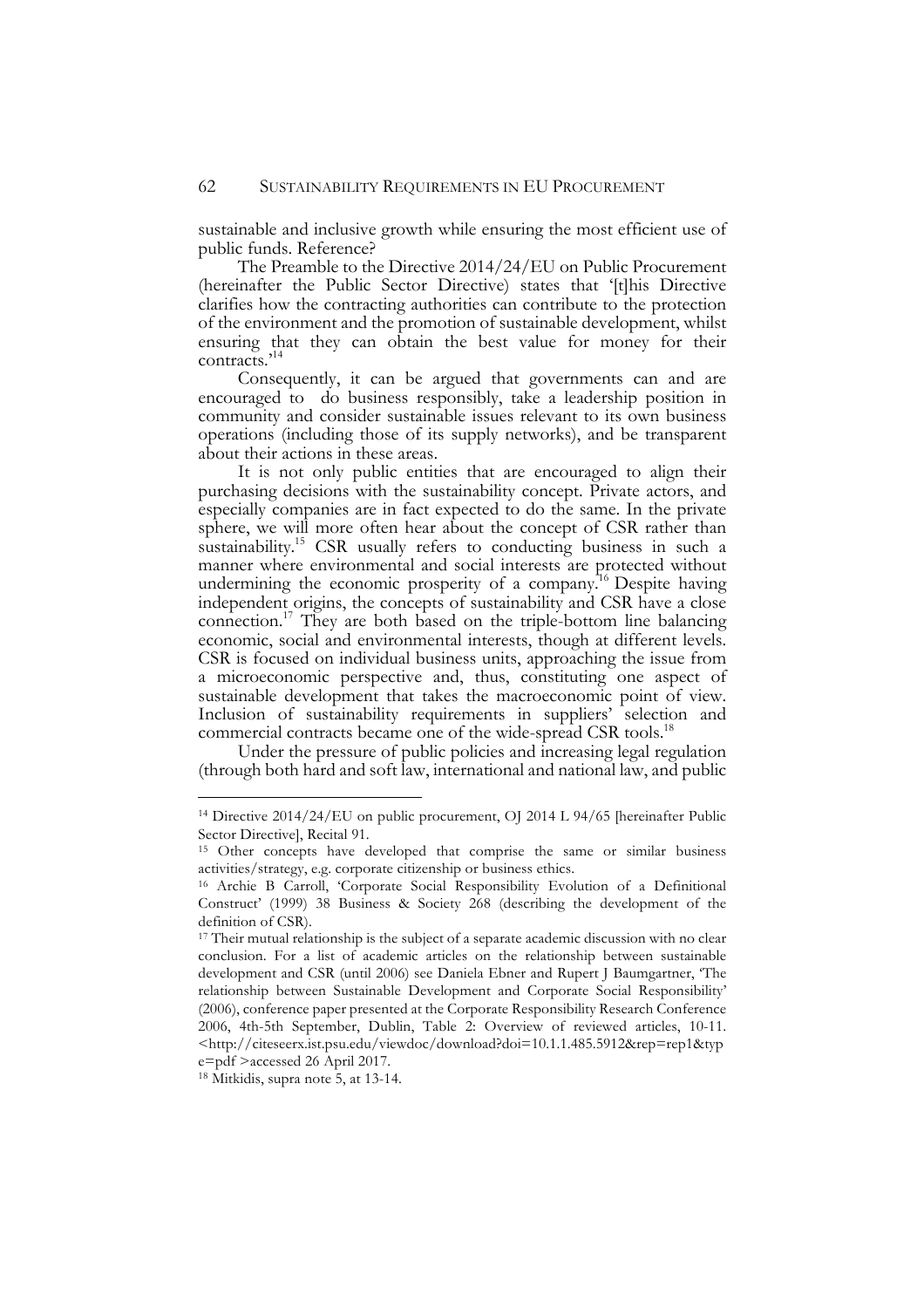and private regulation) organisations are expected<sup>19</sup> to make sure that not only they alone conduct business in a sustainable manner, but so do all their business partners, including suppliers and sub-suppliers. That is why private companies are concerned with traditionally public interests, such as labour issues, human rights, environmental protection or anti-bribery activities, and include relevant requirements in their procurement processes and business agreements, and why public procurers do the same in procurement processes concerning contracts which are preliminary commercial ones and as such they are meant to achieve the best value for money.<sup>20</sup>

## 2. SUSTAINABILITY REQUIREMENTS IN PUBLIC AND PRIVATE **CONTRACTS**

## 2.1. SCOPE – COVERAGE – TOPICS

The topics that are covered within both contexts are similar: labour issues (such as minimum wage and occupational health and safety), human rights protection (such as ban of child and forced labour and freedom of association), environmental protection (such as limitation of water use and the *'ecologic'* origin) and business ethics issues (such as bribery, fair trade labels and conflict of interest). While the catalogue of the covered issues is basically the same within the public and private spheres, the different topics were introduced in the two spheres under varying imperatives and motivations.<sup>21</sup>

In the public sphere, EU law sets out minimum harmonised public procurement rules to create a level playing field for all businesses across Europe. The application of the principles of the internal market (in particular the transparency, equality and open competition) to public contracts ensures better allocation of economic resources and more rational use of public funds. Therefore, it can be noted that public procurement has a strong emphasis on economic benefits for the public budget, awarding contracts based on the highest available quality at the best price under the broadest possible competition. However, public

 <sup>19</sup> The word 'expected' is preferred here as a neutral term not implying a legal obligation. That is because a fierce discussion has divided both public and academia into proponents of voluntary and mandatory character of CSR, see supra note 6. 20 Public procurement origins may be accounted to governments' provision of goods and

services in their public *dominium* and as such, it supplements the role of a government as a protector of public interest. However, with the development of governments' participation in commercial markets as buyers; the privatization of governmental services and the increased role of outsourcing as well as the establishment of international trade (particularly EU internal market), public procurement is seen as commercial contracting. Nevertheless, it is impossible for governments to renounce their obligation to protect public interests. Consequently, the sustainability agenda in public contracting is given an increased attention over the last decade.

<sup>&</sup>lt;sup>21</sup> The motivations are further analysed in section 3.1.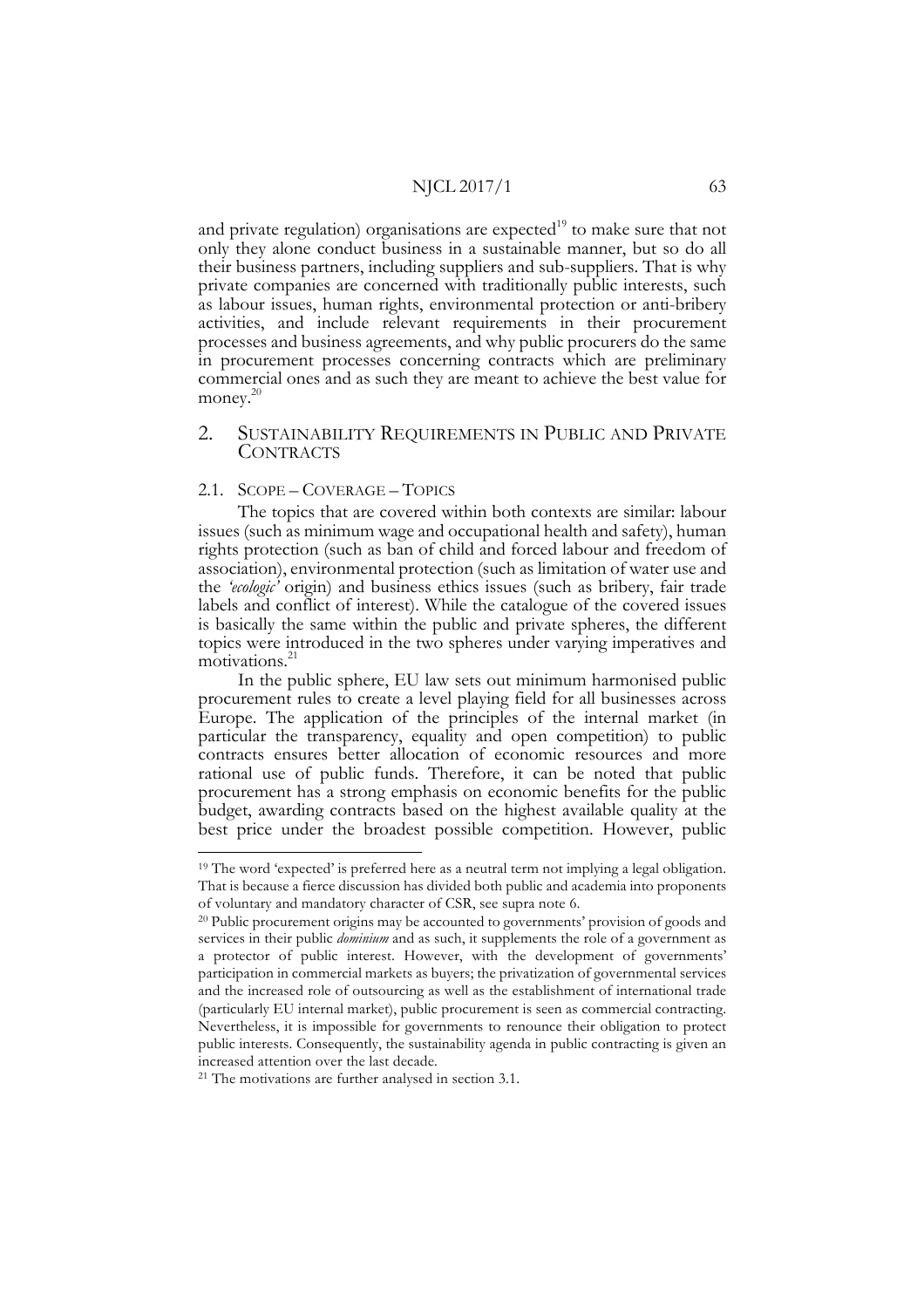procurement at the national level has throughout history been consistently used as a policy tool for different purposes, such as achieving equal pay for men and women or fighting unemployment.<sup>22</sup> For a long time, there was no special label associated with the use of public procurement for achieving broader policy goals. When public entities started to consider environmental protection in their purchasing, the concept of Green Procurement was born and it then paved the way for a more comprehensive concept of Sustainable Procurement that we see nowadays. In brief, we may say that public procurement may be used to support and implement wider policy goals – often referred to as horizontal policies – and to lead by example.<sup>23</sup> It is possible to identify a wide range of contractual clauses which encapsulate the sustainable approach for example an anti-corruption clause:

The contractor undertakes in the fulfilment of the contract to refrain from bribe or otherwise improperly influence government officials, courts and / or private parties. The contractor must also undertake to promptly and fairly inform the client of all circumstances and relationships which may appear as a conflict of interests.<sup>24</sup>

A work conditions clause:

The contractor must ensure that the employees of the contractor and any subcontractors in Denmark that helps to fulfil the contract, are guaranteed salaries (including benefits), working hours and other working conditions, which are not less favourable than those established for work of the same kind under the Union's collaborative agreements in Denmark, and which are applied throughout Danish territory. The contractor must ensure that the employees of the contractor and any subcontractors inform employees about the labour conditions.25

Sustainable Procurement is understood very broadly and may cover not only all the issues noted above (environmental, human and labour rights, business ethics), but also issues of promotion of innovation or SMEs (small and medium enterprises).

In comparison, private procurement has traditionally been tied to the protection of contractual parties' business interests. Companies started to insert the various sustainability issues into business contracts as a response

 <sup>22</sup> Christopher McCrudden, *Buying Social Justice: Equality, Government Procurement and Legal Change* (Oxford University Press, 2007) 37-48; for historical development see Christopher McCrudden, 'Using public procurement to achieve social outcomes' 28 *Natural Resources Forum* 257-267.

<sup>23</sup> McCrudden, supra note 5, at 94; Sue Arrowsmith, 'A Taxonomy of Horizontal Policies in Public Procurement' in Sue Arrowsmith and Peter Kunzlik (eds), *Social and Environmental Policies in EC Procurement Law: New Directives and New Directions* (Cambridge: Cambridge University Press, 2009) 108–46.

<sup>24</sup> SKI's (Danish central purchasing body's) clause from the Annex on CSR applicable to all their public procurements. <http://csr-indkob.dk/wp-content/uploads/2013/06 /Bilag-H-CSR.pdf> accessed 26 April 2017 (authors' translation).  $25$  Ibid.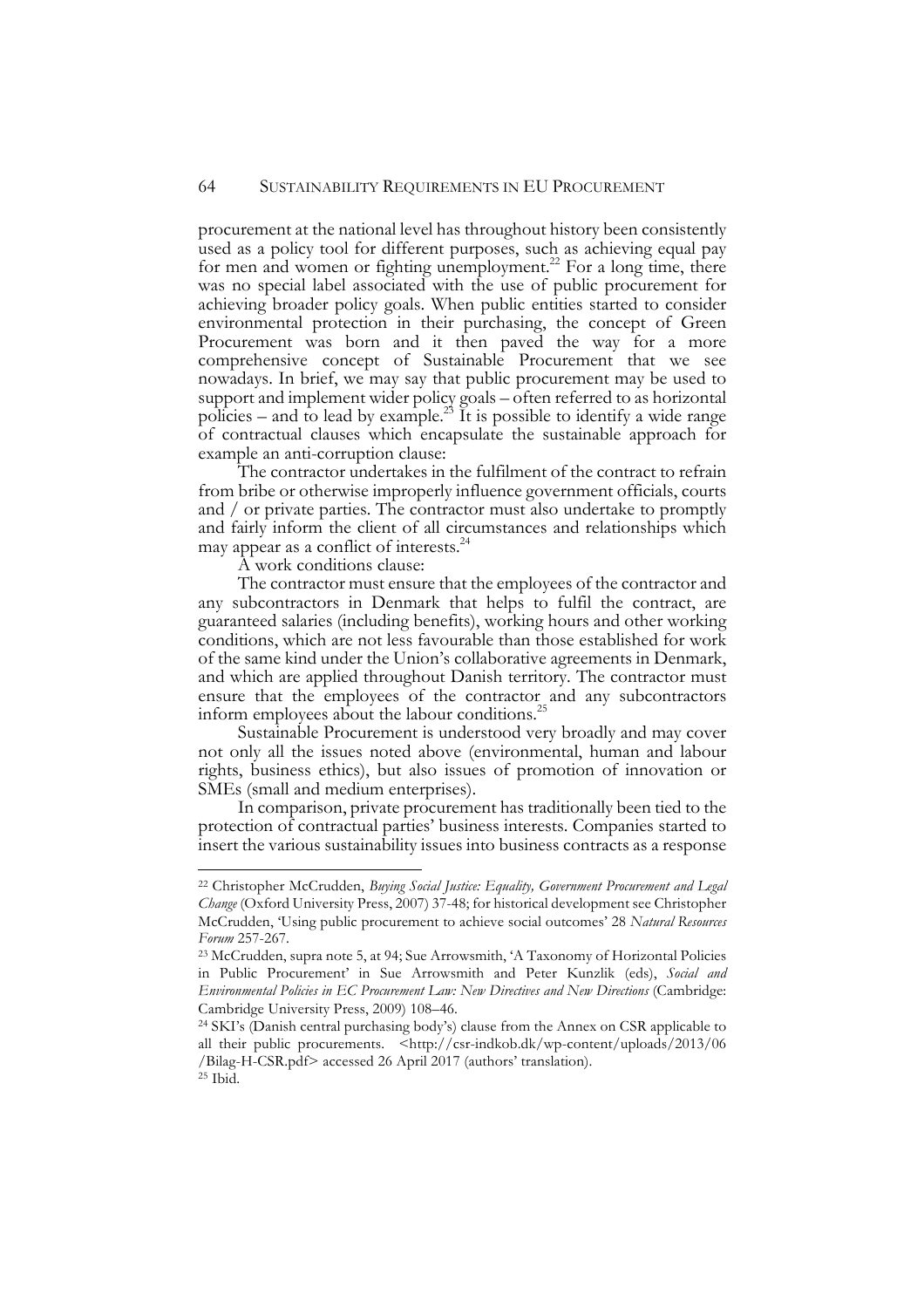to stakeholders' pressure instigated by the attention of the media and the public to ethical issues in business conduct. That is why the visible problems – such as child labour or local pollution - came into focus first, while the attention to invisible, abstract problems – such as  $CO2 - has$ been picked up slower, often as a result of a (threat of a) legislative action at the national or international level.

An example of a sustainability clause from a private contract can be found on the supplier management portal of Deutsche Telekom (DT).<sup>26</sup> The DT's Corporate Social Responsibility and Anti Corruption Clause is 1,5 page long, this shows the complexity and importance of the issue to the company.27 The provision requires DT's suppliers to follow the company's Code of Conduct and Social Charter next to not only applicable law, but also 'rules' on ethical behaviour, including those on 'human rights, environmental protection, sustainable development and bribery'. According to the provision, the company reserves the right to audit the supplier's and any sub-supplier's compliance with this provision. If a non-compliance is discovered, the supplier should remedy it within a 30-days timeframe, otherwise the contract may be terminated. This type of relational enforcement – in contrast to enforcement through a legal procedure at a court or an arbitral tribunal - is a typical treatment of sustainability issues in supply agreements concluded by European companies.<sup>2</sup>

## 2.2. LINK TO THE SUBJECT-MATTER OF A CONTRACT

Sustainability concerns have found their firm position both in the public and private procurement activities. However, their understandings and related discourses have developed differently in the two contexts. While in the private sphere, sustainability contractual clauses were defined as 'provisions [in commercial contracts] covering social and environmental obligations that are not directly connected to the subject matter of a specific contract  $...,^{29}$  the understanding within public procurement is narrower. In fact, contracting authorities may require special conditions – innovation, environmental, social – relating to the performance of a contract, only if these are 'linked to the subject-matter' of the contract.30 While the possibility of establishing special conditions for the performance of a public contract under EU procurement regime

<sup>29</sup> Ibid, at 75.

 <sup>26 &</sup>lt;www.suppliers.telekom.de/irj/portal/smp/aeb> accessed 26 April 2017.

<sup>&</sup>lt;sup>27</sup> Such a long sustainability clause is not common, but also not unusual. The length and specificity of such clauses will depend, among others, on the type of the company, its overall sustainability strategy, the type of contract and the location of the supplier.

<sup>28</sup> While sustainability has its place in purchasing contracts across the globe, the practice differ in various geographical regions. For comparison between European and US companies see Mitkidis, supra note 5, at 231.

<sup>30</sup> Public Sector Directive, Arts 67(3) and 70.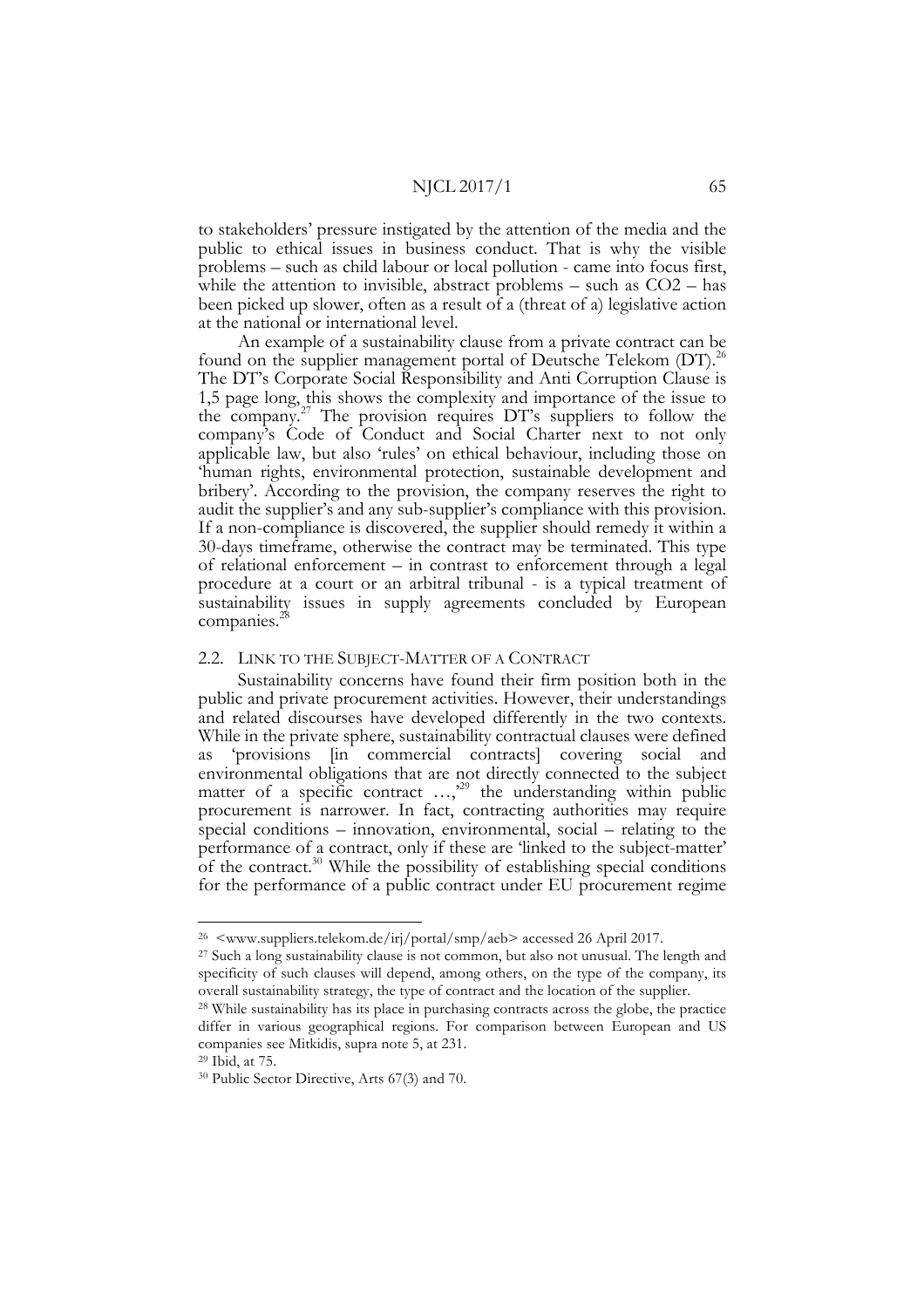is not something new – this possibility existed already under Directives from 2004 – it is a novelty introduced with the 2014 Directives for the requirements for these conditions to be 'linked to the subject-matter' of the contract.<sup>31</sup>

The concept of the 'link to the subject-matter' has been developed by the Court of Justice of the European Union (CJEU) in its case law regarding award criteria for public contracts. In the Court's first judgment in this area, the *Concordia* case, where the public entity used environmental considerations, namely the emissions of nitrogen oxide and noise amongst the criteria for the contract award, the CJEU established that: '[W]here the contracting authority decides to award a contract … it may take criteria relating to the preservation of the environment into consideration, provided that they are linked to the subject-matter of the contract ....<sup>32</sup> These criteria also need to not confer an unrestricted freedom of choice on the public entity; be explicitly mentioned in the contract notice or tender documents; and comply with the fundamental Treaty principles, in particular non-discrimination.<sup>33</sup> Further case law development in this area included the challenge of the awarding criteria when public entity had allocated 45 per cent of the award for bidders' ability to produce renewable electricity in amounts which exceeded the volume required under the contract *(EVN and Wienstrom* case).<sup>34</sup> The CJEU ruled that the focus on capacities of electricity which exceeded the public entity's requirements doomed the criterion to *not* be linked to the subject matter of the contract.

The concept of the 'link to the subject-matter' in public procurement has been subject to criticism, as it practically disables an effective pursuance of the sustainability goals.<sup>35</sup> That is due to the fact that the requirement makes it impossible to include general CSR policies to the extent that these address matters beyond the specific needs of the public entity. What it means in practice? It seems that a requirement for a contractor to invest in the local community outside of the specific contract might not be contested on this basis.<sup>36</sup> However, contract performance clause directly linked to the activities carried out under the contract, such

<sup>&</sup>lt;sup>31</sup> See Directive 2004/18/EC on the coordination of procedures for the award of public works contracts, public supply contracts and public service contracts, OJ 2004 L 134/114, Art 26, and Directive 2004/17/EC coordinating the procurement procedures of entities operating in the water, energy, transport and postal services sectors, OJ 2004 L 134/1, Art 38.

<sup>32</sup> Case C-513/99 Concordia Bus Finland [2002] ECR I-3609, para 64.

<sup>33</sup> Ibid.

<sup>&</sup>lt;sup>34</sup> Case C-448/01 *EVN and Wienstrom* [2003] ECR I-14527.<br><sup>35</sup> Abby Semple, 'The link to the subject matter: a glass ceiling for sustainable public contracts?' in Beate Sjåfjell and Anja Wiesbrock (eds), *Sustainable Public Procurement Under EU Law - New Perspectives on the State as Stakeholder* (Cambridge University Press 2016) Chapter 3.

<sup>36</sup> Abby Semple, *A practical Guide to Public Procurement* (Oxford University Press 2015) 197- 204.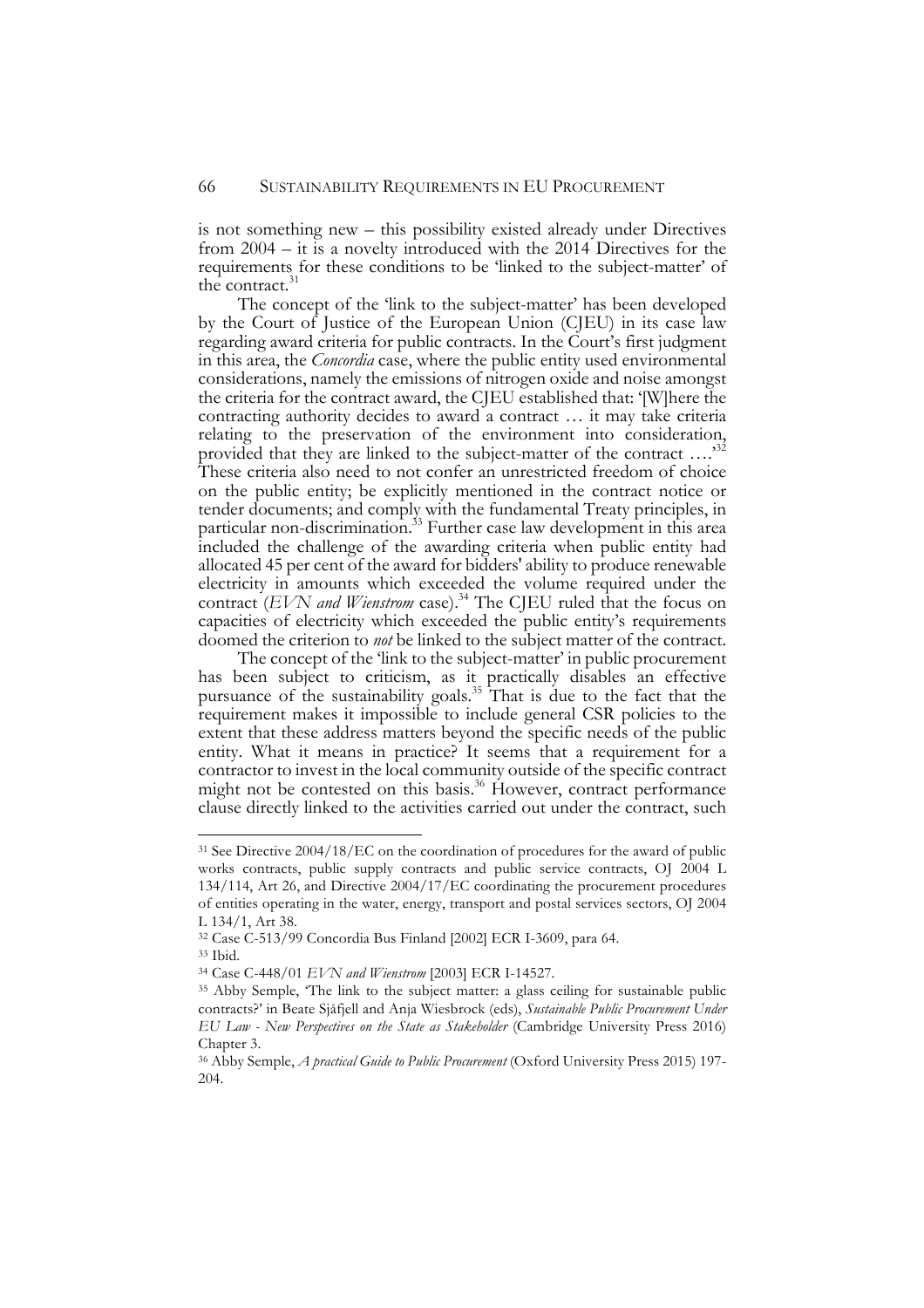as obtaining a recycling rate over x per cent of materials disposed during building works; powering a festival only with renewable energy; releasing in open source whatever intellectual property was developed in the contract development, shall be permissible.<sup>3</sup>

It is worth noting that the understanding of the 'link to the subject- matter' concept has expanded systematically from its establishment in the *Concordia* case. During the time of redrafting procurement directives, CJEU dealt with the milestone *Dutch Coffee* case. <sup>38</sup> The public entity wanted to include award criteria for a supply contract of tea and coffee vending machines to relate to their organic and fair trade character. In its ruling CJEU confirmed that non-economic criteria which relate to a particular means of production (e.g. organic character) or distribution (e.g. fair trade labels) could be considered to be linked to the subject-matter of a contract.<sup>39</sup> In this judgment CJEU expanded the concept of 'link to subject- matter' of a contract by underlining that there was no requirement for award criteria to relate to a core characteristic of a product or something which alters its material substance. The newest developments in this area come from the 2014 Public Sector Directive, where, among other things, a definition of the concept can be found which *nota bene* has been influenced by the *Dutch Coffee* case. Accordingly, to Article 67:

Award criteria shall be considered to be linked to the subject-matter of the public contract where they relate to the works, supplies or services to be provided under that contract in any respect and at any stage of their life cycle, including factors involved in:

- a) the specific process of production, provision or trading of those works, supplies or services; or
- b) a specific process for another stage of their life cycle, even where such factors do not form part of their material substance

It is important to read Article 67 in combination with Recital 97 of the Public Sector Directive, which includes certain limitations:

[T]he condition of a link with the subject-matter of the contract excludes criteria and conditions relating to general corporate policy, which cannot be considered as a factor characterising the specific process of production or provision of the purchased works, supplies or services. Contracting authorities should hence not be allowed to require tenderers to have a certain corporate social or environmental responsibility policy in place.

Consequently, combined Article 67 and Recital 97 emphasise that matters considered a public procurement process, and subsequently the contract, must relate to the goods, services or works that are being

 <sup>37</sup> Public Contracts Regulations (2015) Commentary, Regulation 70 – Conditions for performance of contracts, <http://pcr2015.uk/regulations/regulation-70-conditionsfor-performance-of-contracts/> accessed 26 April 2017.

<sup>38</sup> Case C-368/10 *Commission v. Kingdom of the Netherlands* [2012] ECR I-284.

<sup>39</sup> Ibid, paras 89–92.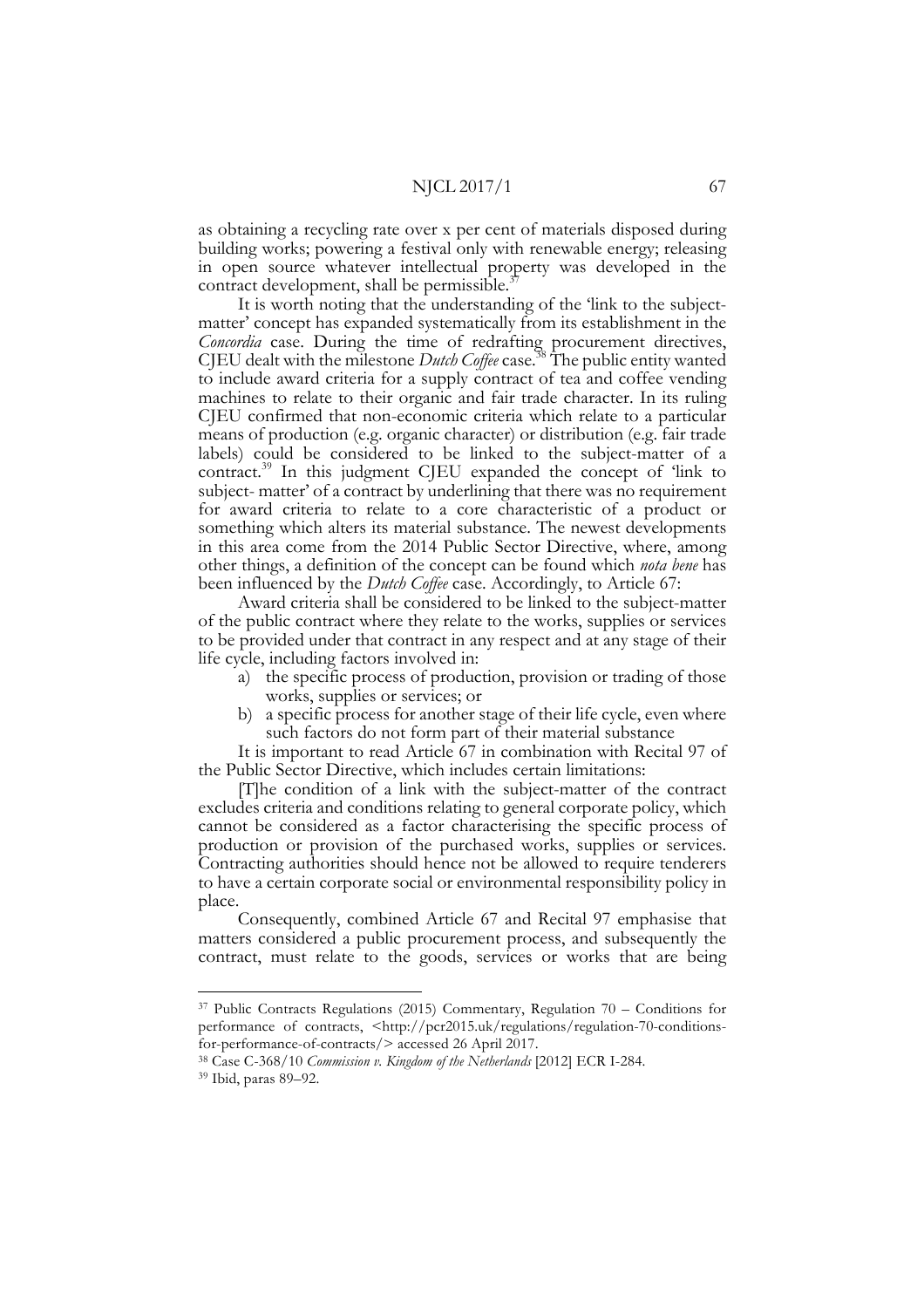purchased, and cannot concern matters, which fall outside of the scope of procurement relationship and the public contract itself.

The discourse on the link to or disjunction of sustainability requirements from the subject matter of a contract in the private sphere takes a substantially different starting point – the principle of freedom of contract. Private parties are in general not limited in what they can include in their commercial contracts. $40^{\circ}$  Including sustainability provisions, dealing with environmental, human rights, labour or bribery issues, is thus from a contract law perspective not anyhow restricted. However, this does not mean that they will all be enforceable under national and/or international law of contracts. Their enforceability will largely depend on the level these requirements are connected to the subject matter of a contract. If they do not expressly specify the quantity, tangible quality, or manufacturing procedure for the product in question, the enforcement of the provisions via traditional remedies, i.e. specific performance<sup>41</sup> and damages,  $42$  is hindered.<sup>43</sup>

Legal scholars have noted that commercial contracts contain a growing amount of sustainability provisions that are disconnected from the contract's subject matter $44$  and that their aim is rather regulatory than contractual.<sup>45</sup> This has led to increased focus on such provisions, as their characteristics have been raising many questions both from contract law theory and practice, and eventually distinguishing those as 'sustainability contractual clauses'.46 This being said, not all sustainability requirements in commercial contracts are disconnected from the contract's subject matter. For example, there are provisions that require compliance with a specific production process in order for the delivered goods to be marketed under a specific label (e.g. fair trade) or specific reporting and other obligations to be sold on the EU market (e.g. the REACH

<sup>45</sup> Caffagi, supra note 5, at 2.

 <sup>40</sup> Subject to relatively few mandatory provisions. This is not the same in respect to consumer contracts, where more limitations exist.

<sup>41</sup> Ingeborg Schwenzer and Benjamin Leisinger, 'Ethical Values and International Sales Contracts', in Ross Cranston, Jan Ramber and Jacob Ziegel (eds), *Commercial Law Challenges in the 21st Century: Jan Hellmer in memoriam*, (Stockholm Centre for Commercial Law, Juridiska Instituionem 2007) 265.

<sup>42</sup> Peter Schlechtriem, 'Non-Material Damages – Recovery Under the CISG?' (2007) 19 Pace International Law Review 89; Mitkidis, supra note 5, at 226-230.

<sup>43</sup> Eva Kocher, 'Private Standards between Soft Law and Hard Law: The German Case' (2002) 18 *International Journal of Comparative Labour Law and Industrial Relations* 265, 270 (pointing out that the courts have been reluctant to recognize CSR production methodrelated requirements as product characteristics in consumer cases, and it can be expected that the same would happen in business cases as well).

<sup>44</sup> Lin, supra note 5, at 717; Fabrizio Cafaggi, 'Transnational Private Regulation and the Production of Global Public Goods and Private "Bads"' (2012) 23 *EJIL* 695, 711.

<sup>46</sup> Poncibò, supra note 5, at 345; Mitkidis, supra note 5.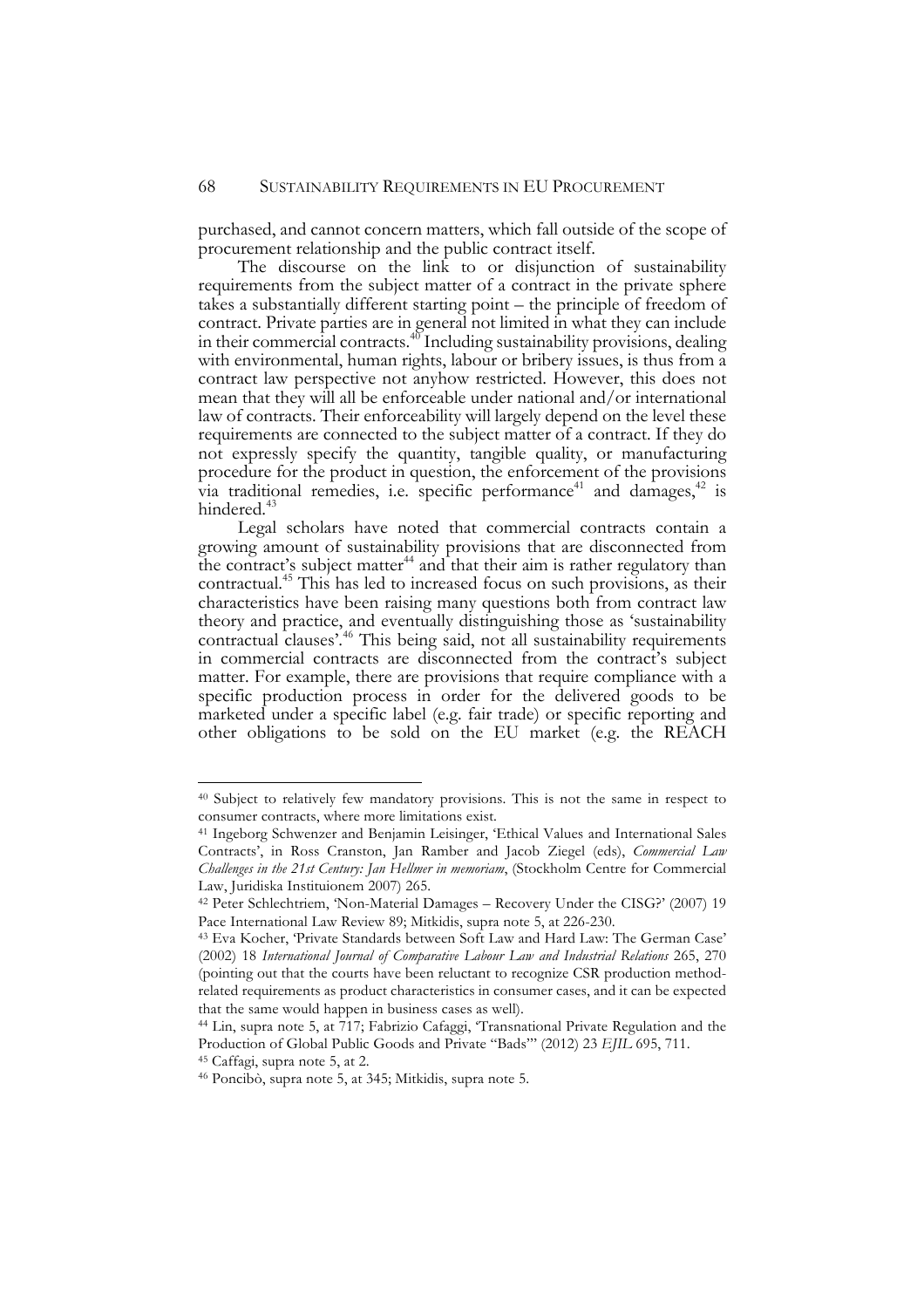regulation).47 In these cases, non-compliance with the sustainability criteria would affect the further marketing of the goods and would result in goods' non-conformity, thus they would have to be considered directly linked to the subject matter of the contract.

To reconcile the position of public and private procurement to 'the link to the subject-matter' issue, we may conclude that the two spheres are possibly closer than it seems on the first look.<sup>48</sup> On the one hand, the definition of sustainability contractual clauses as disconnected from the subject matter of a contract in the private procurement sphere is used only to enable discourse over the issues arising when we experience such disjunction, however, it is not a term coming from legislation. In practice, we experience an increasing amount of sustainability requirements in commercial contracts that are both connected and disconnected from the subject matter of a contract, each bringing a set of legal challenges, some specific to one of the categories, some common to all sustainability requirements. On the other hand, the concept of 'the link to the subject- matter' in the public procurement sphere has been expanding to include e.g. requirements related to the production processes, thus requirements that do not stipulate material qualities of the purchased goods. In sum, we experience convergence between the types of sustainability requirements that can and are included in private and public contracts.

#### 2.3. PROCUREMENT PROCESS

When speaking about sustainability considerations in procurement processes, we certainly do not speak only about contractual clauses. Such considerations may appear in all four phases of the procurement process: the pre-engagement phase, where the organisation defines and specifies what it requires to satisfy its needs (in public procurement that is the pre- tender stage while in private sphere this can be described as the 'planning phase');49 the acquiring phase (in public context, in majority of cases, a competitive tender process; in private context the contract negotiation or pre-contractual phase); the contract execution (concluding/signing the actual contract); and contract implementation (contractual parties carrying out their obligations under the contract).50 All phases are present in respect

 <sup>47</sup> Regulation (EC) No 1907/2006 concerning the Registration, Evaluation, Authorisation and Restriction of Chemicals (REACH) OJ 2006 L 396/1.

<sup>48</sup> Beckers, supra note 7, at 213.

<sup>49</sup> The 'planning phase' is here understood as company's identification of its needs and process of specifying of what and how is going to be purchased (formulating the corporate procurement strategy).<br><sup>50</sup> The ISO20400 Sustainable procurement Guidance works with four different stages:

Planning (art 7.2); Integrating key elements of sustainable procurement (art 7.3); Selecting suppliers (art 7.4) and Managing the contract (art 7.5). It does divide what we call the preengagement (planning) phase in two, while it does not distinguish contract execution as a separate phase. See also the Chartered Institute of Purchasing & Supply (CIPS), Ethical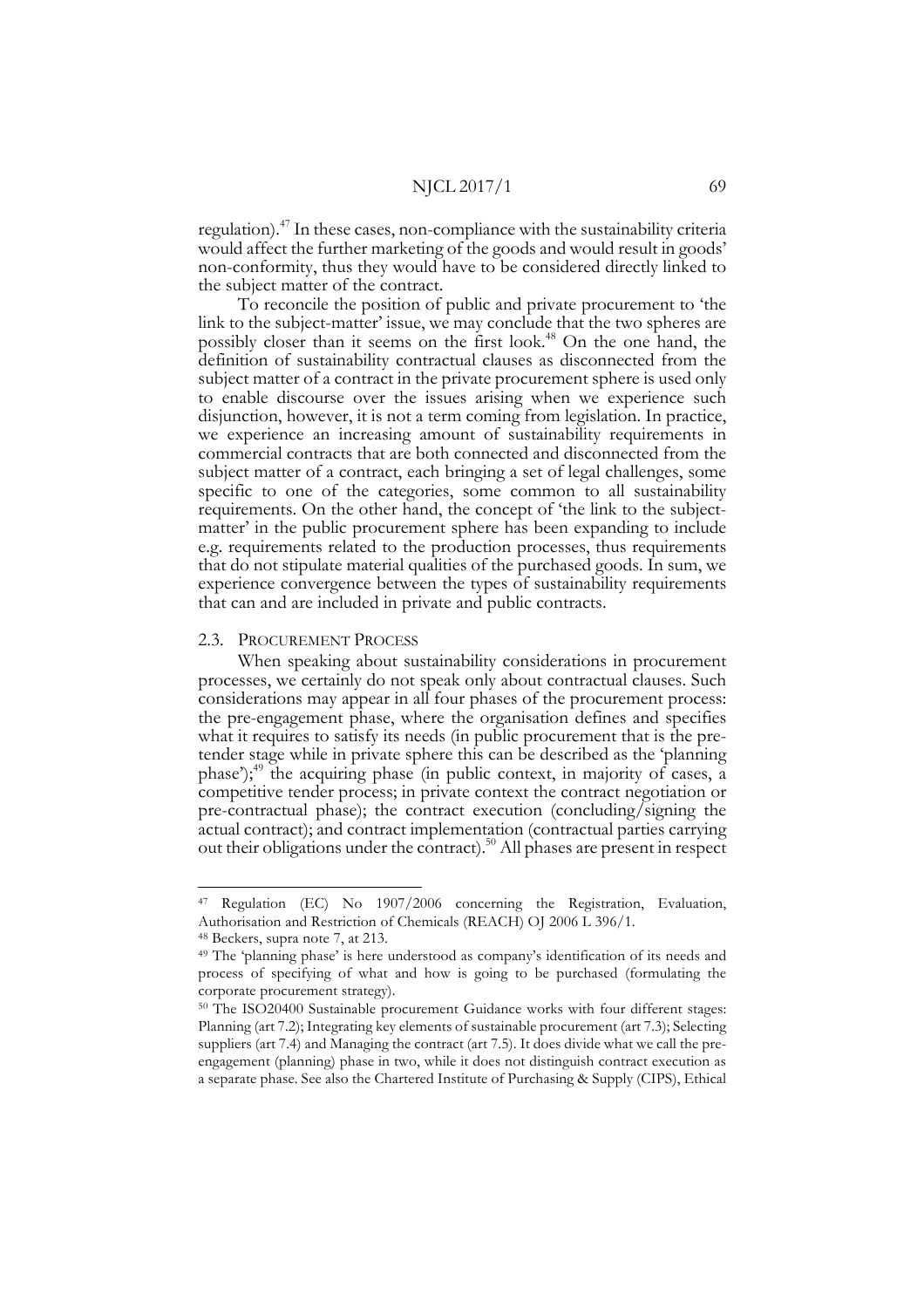to every contract. However, the attention to sustainability requirements differs through all of them depending on whether we are talking about public or private contexts. While in the public procurement law, major focus is given to the tender process, in the private contract law, it is the contract execution and implementation that is the centre of attention.

In the public context, the Public Sector Directive provides several opportunities to include sustainable considerations throughout the procurement process. These factors may firstly be considered when specifying the terms and conditions for participation in a public tender. At this qualification stage, bidders may be excluded from participation in a procurement procedure where it can be demonstrated by any appropriate means that a violation of applicable obligations referred to in Article 18(2) of the Public Sector Directive occurred. Article 18(2) refers to obligations in the fields of environmental, social and labour law established by Union law, national law, collective agreements or by the international environmental, social and labour law provisions listed in Annex X to the Directive.<sup>51</sup> The question is whether establishment of such terms is not superfluous. A contracting authority may be unable, on the basis of national laws, to award a contract to a company that is in a breach of laws in the first place. It could potentially deem the contract unlawful irrespective of the fact if compliance with specific laws is included or not in a tender as minimum standard for participation in the public tender. Consequently, it may be the case of reinforcing obligations which already rest on the contractor. Another option is to include as terms or conditions of participation requirements a higher than the minimum legal standard, such as the obligation to ensure liveable wages or the demand of employment of at least one third of the company's capacity by rehabilitated convicts. Of course, all of these terms and conditions must be 'linked to subject-matter' of the contract; therefore requiring general CSR policies is not permitted. In addition, an establishment of too narrow terms for participation in a tender may hinder competition. Consequently, it is advisable to rather implement these elements in the form of a contract performance clause rather than limiting the access to public procurement. Secondly, sustainability may be implemented in tender specifications by using functional characterisation of what is needed, leaving an open door for tenderers to propose new innovative, 'green', socially responsible solutions to the public entity's needs. A practical example may be a functional description stating that a solution is needed to connect point A with point B, without specifying if that shall be a bridge or a tunnel or a ferry connection. It is left for the contractors to define which of the aforementioned solutions, under the specific circumstances of the

-

and Sustainable Procurement report, 2013, <www.cips.org/Documents /About%20CIPS/CIPS\_Ethics\_Guide\_WEB.pdf> accessed 12 August 2017.

<sup>51</sup> Art 18.2 is also referred to as a basis for refusal of awarding a contract to a bidder who is found to be in violation of before mentioned provisions.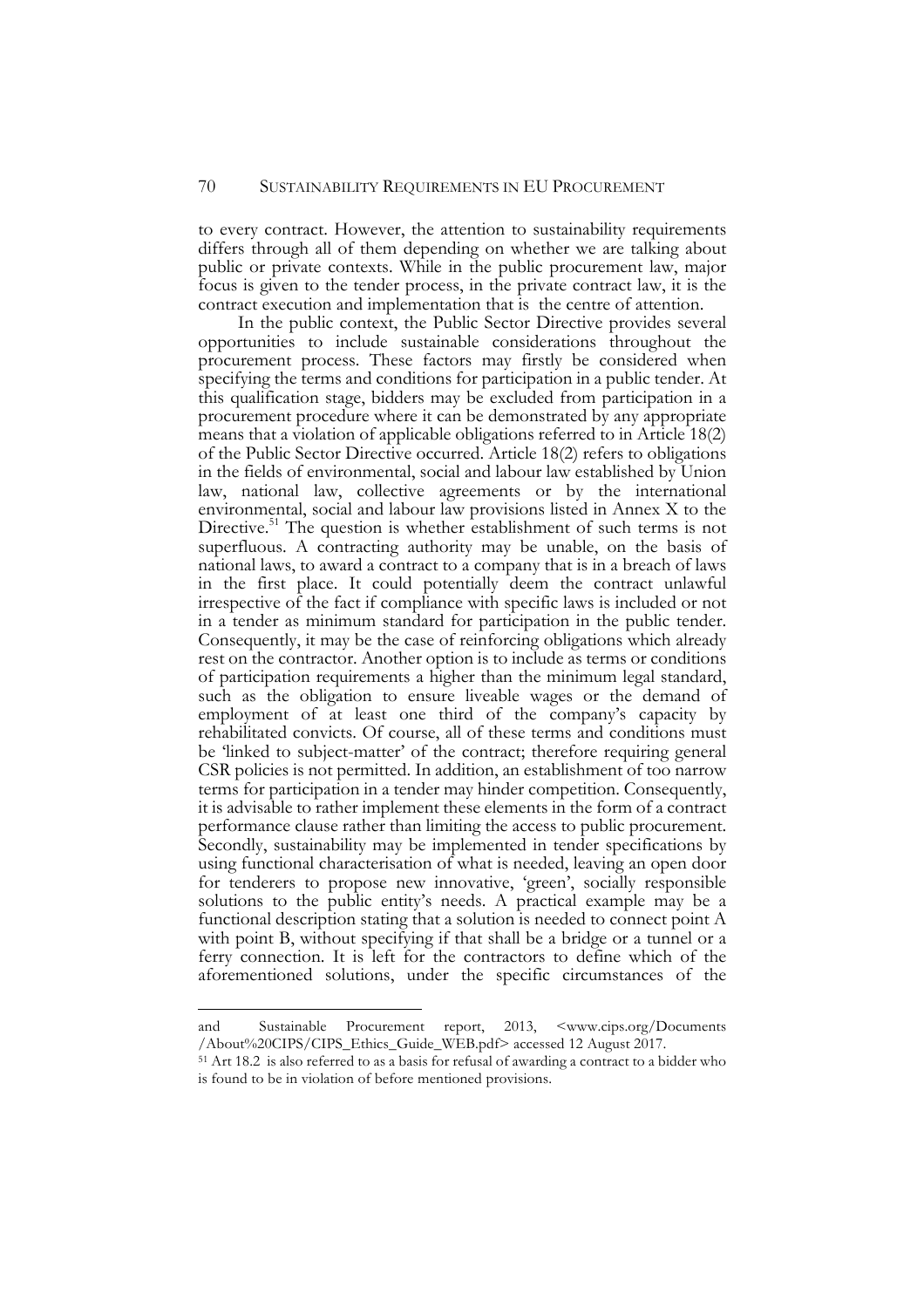contract, will represent the best quality-price ratio. Another example may be the requirement that products are produced using recyclable materials. Thirdly, sustainable factors may be defined as a part of the most economically advantageous tender (MEAT) award criteria, where they would be weighted in addition to the price offered.<sup>52</sup> A further approach to the award criteria may include the application of life cycle costing to determine the total cost for purchase, operation, maintenance and finally disposal of a good/ termination of a service.<sup>53</sup> Lastly, it is possible to consider sustainability in the contract performance clauses discussed in the previous section. However, the only sustainability related mandatory provision in Public Sector Directive regards public entity obligation to reject an abnormally low tender, where it has been established that the tender is abnormally low because it does not comply with applicable obligations referred to in Article 18(2).

Similarly, in the private contract law context, sustainability considerations have been spotted and analysed in the different stages of the contractual process. It is not uncommon that sustainability requirements are present in the pre-contractual phase, as a part of potential suppliers' screening criteria or as a request to potential suppliers to sign a type of code of conduct.<sup>54</sup> This can be connected with the requirement imposed on businesses by various soft law instruments to conduct due diligence and mitigate any negative impacts in respect to sustainability issues as soon as possible. For example, the UN Guiding Principles state that: 'Human rights due diligence should be initiated as early as possible in the development of a new activity or relationship, given that human rights risks can be increased or mitigated already at the stage of structuring contracts or other agreements  $(...)$ .

 <sup>52</sup> Public Sector Directive, Article 67.

<sup>53</sup> Public Sector Directive, Article 68; Dacian C Dragos and Bogdana Neamtu, 'Life-cycle costing for sustainable public procurement in the European Union' in Beate Sjåfjell and Anja Wiesbrock (eds), *Sustainable Public Procurement Under EU Law - New Perspectives on the State as Stakeholder* (Cambridge University Press 2016).

<sup>54</sup> An empirical study of 56 multinational companies seated in the USA and Europe has found that about one fourth of the studied companies required their suppliers to commit to sustainability requirements in writing prior to entering into an actual supply agreement, see Mitkidis, supra note 5, at 154-155.

<sup>55</sup> Human Rights Council, Report of the Special Representative of the Secretary - General on the issue of human rights and transnational corporations and other business enterprises, John Ruggie: Guiding Principles on Business and Human Rights: Implementing the United Nations "Protect, Respect and Remedy" Framework, U.N. Doc. A/HRC/17/31, 21 March 2011 (hereinafter 'Guiding Principles'), para 17; OECD Guidelines on Multinational Enterprises, 2011 edition, Commentary on general policies, para 17. It is worth noting that the Guiding Principles are also applicable to public procurement. They affirm that the "State duty to protect" human rights extends to business-related human rights abuses. Guiding Principles 5 and 6 clarify that this duty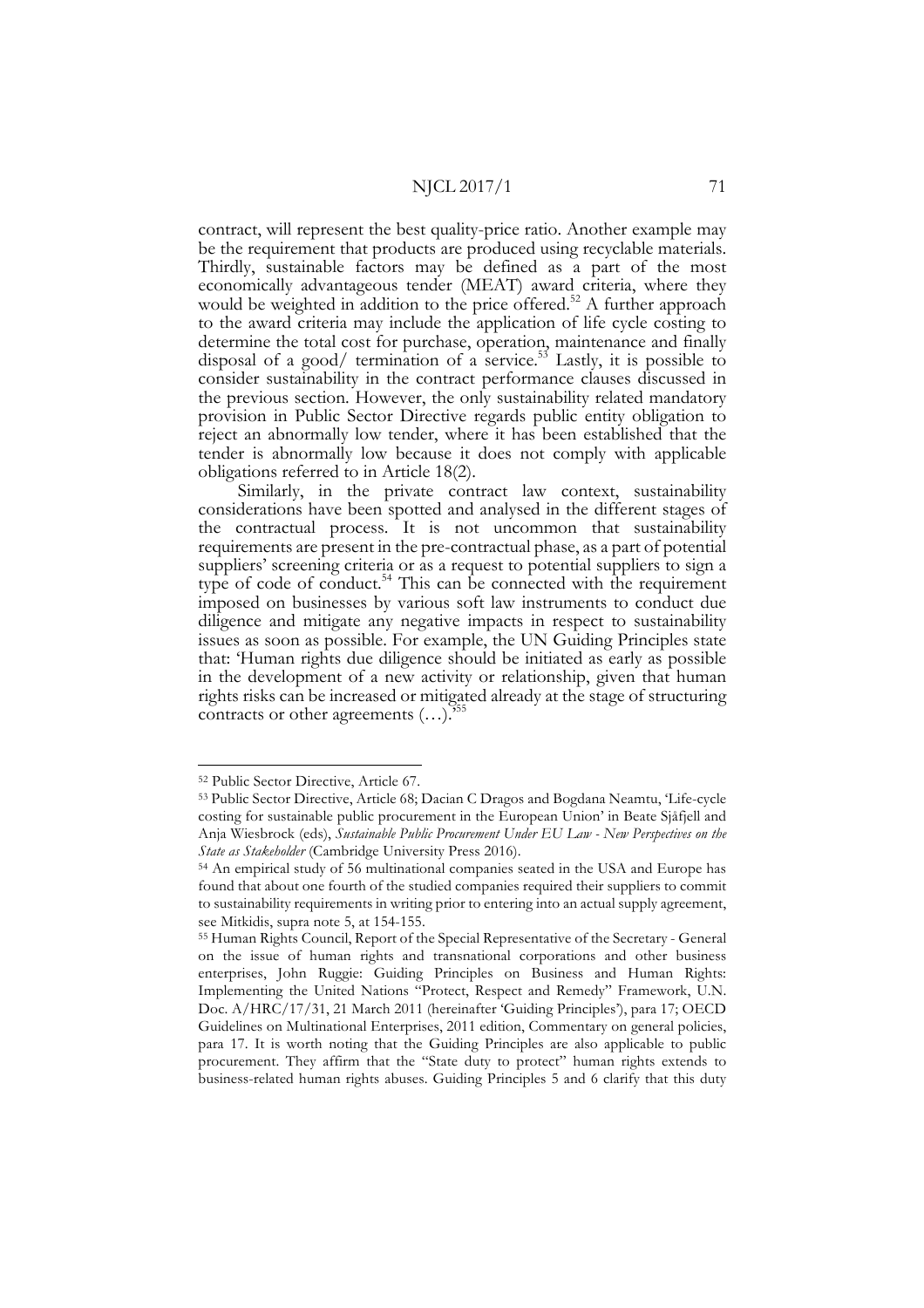#### 72 SUSTAINABILITY REQUIREMENTS IN EU PROCUREMENT

However, the legal effects of such pre-contractual requirements, actions and statements may vary according to the governing law of the final contract. While in civil law jurisdictions, the pre-contractual phase plays an important role in a case of any dispute between the parties helping to establish the intent in respect to the contractual content, in common law countries the *parol evidence* rule as a starting point precludes relying on pre-contractual negotiations and dealings when establishing the content of a contract.<sup>56</sup> This is possibly a determining factor for the empirical observation that written documents on sustainability considerations appear in the pre-contractual phase more often in the European than in the US context.<sup>5</sup>

When supply agreements are executed between European companies and their suppliers, in the majority of the cases sustainability provisions are included in the final text of the contract. A study conducted in 2010 by the Pace University and the International Association for Contract and Commercial Management reported that almost 80 per cent of the investigated companies stated that they had previously imposed sustainability related requirements upon their business partners.<sup>58</sup> However, sustainability provisions differ significantly in respect to their inclusion in the contractual text (express provisions, incorporation by reference to codes of conduct or soft law instruments), topics they cover (social, environmental, ethical) and the level of their specificity (vague or specific language). These differences translate into different legal effects and possible risks. For example, it is easier to establish that an express provision forms an integral part of a contract then if a requirement is incorporated by a reference to another document, since such a reference must fulfil some additional formal requirements.<sup>5</sup>

The contract implementation phase is probably the most important, but also the most problematic for all parties involved. Companies

j

extends to situations where governments enter into commercial relationships, including through public procurement.

<sup>56</sup> UCC § 2-202 (amended 2002); Restatement (Second) of Contracts § 213 (1981). The *parol evidence* rule is however not applied in a consistent manner throughout the USA, but differences exist among the states. For an overview of these differences, see A Schwartz and RE Scott, 'Contract Interpretation Redux' (2010) 119 Y. L. J. 926.

<sup>57</sup> Mitkidis, supra note 5, at 155.

<sup>58</sup> Pace University School of Law and IACCM, 2010, The Triple Bottom Line: The Use of Sustainability and Stabilization Clauses in International Contracts, available at <www.iaccm.com> for the association's members (NB the results are based on a survey conducted with companies representing various industries from North America, Middle East, Africa, Europe, Asia and Pacific and include all areas of CSR).

<sup>59</sup> For example, according to the Proposal for a Regulation of the European Parliament and of the Council on a Common European Sales Law, 11.10.2011, COM (2011) 635 final (CESL), Art 70(1) the obliged contractual party must be 'aware of them', or the party supplying them must take 'reasonable steps to draw the other party's attention to them, before or when the contract was concluded.'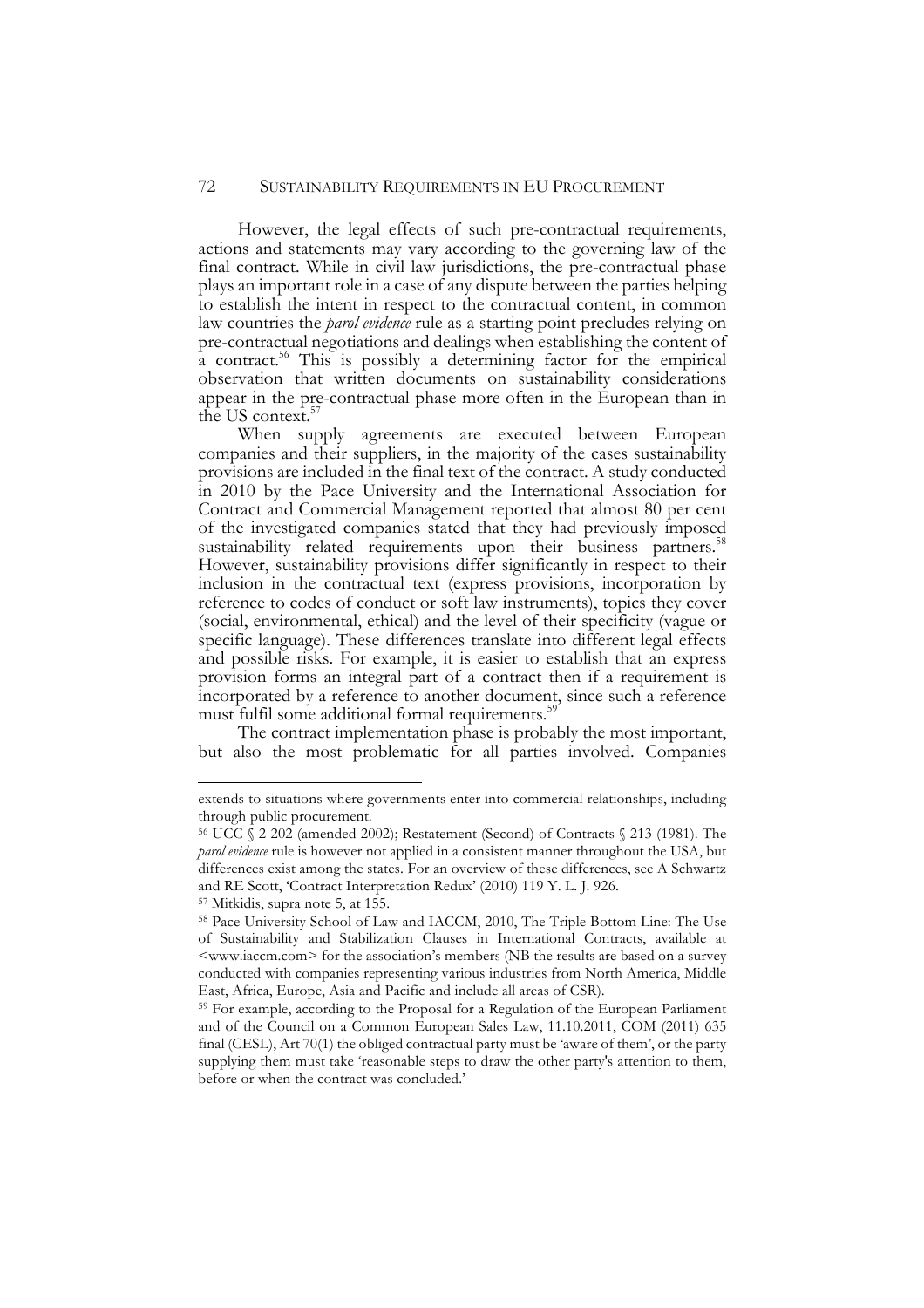imposing sustainability requirements on their suppliers have to choose whether and how to enforce them. Suppliers have to choose whether to comply or not. And third parties, which are often the subjects protected by the provisions, may consider enforcing these provisions based on various legal standings, such as third party beneficiaries or false advertising claims.<sup>60</sup>

The public contract implementation phase has been identified as the one which needs much more attention than it has been given over the years. That is due to the fact that while sustainability criteria find their way into public contracts, they are often not (similarly in respect to private contracts) properly enforced. Therefore, the inclusion of sustainability terms and conditions in public procurement gained an infamous name, 'a ticking box process',<sup>61</sup> where there is no follow up upon compliance with them in the contract implementation phase.

#### 3. RIGHTS OR OBLIGATIONS?

Before discussing whether the inclusion of sustainability criteria into public and private procurement processes is a legal right and/or obligation, the drivers for doing so are introduced in section 3.1. This drivers' introduction provides a background for the understanding of the relevant legal regulation or a lack thereof.

3.1. DRIVERS OF INCLUSION OF SUSTAINABILITY ISSUES INTO PROCUREMENT PROCESSES

Public procurement in itself is a complex system of activities that lead to the purchase of works, services and goods. To be able to conduct a good procurement, not only a legal provisions have to be adhered to but also a sound business decision needs to be made, while at the same time the governmental policy pressures, such as sustainability agenda, need to be considered. Further, focusing solely on the legal setting of public procurement, it needs to be underlined how complex it is. The governing setting is shaped by international law, EU law, national laws, governmental policies as well as choices and practices of individual contracting authorities.

On the one hand, public procurement is preliminarily set on economic premises and as such is referred to in national financial acts.<sup>62</sup> Emphasis is given to efficient spending of tax payers' money through the achievement of value for money in public contracting. At the EU level,

 <sup>60</sup> Beckers, supra note 5, chapters 3-5.

<sup>61</sup>See: Mark Plant, 'ISO 14001 An end to box ticking culture for sustainable procurement or just more red tape' (*EcoDesk*, 14 May 2014) <www.ecodesk.com/media /blog/2014/05/19/iso14001-an-end-to-box-ticking-culture-for-sustainable-

procurement-or-just-more-red-tape> accessed 1 September 2017.

<sup>62</sup> See e.g. the Financial Management and Accountability Act 1997 No. 154, 1997 as amended (Australia).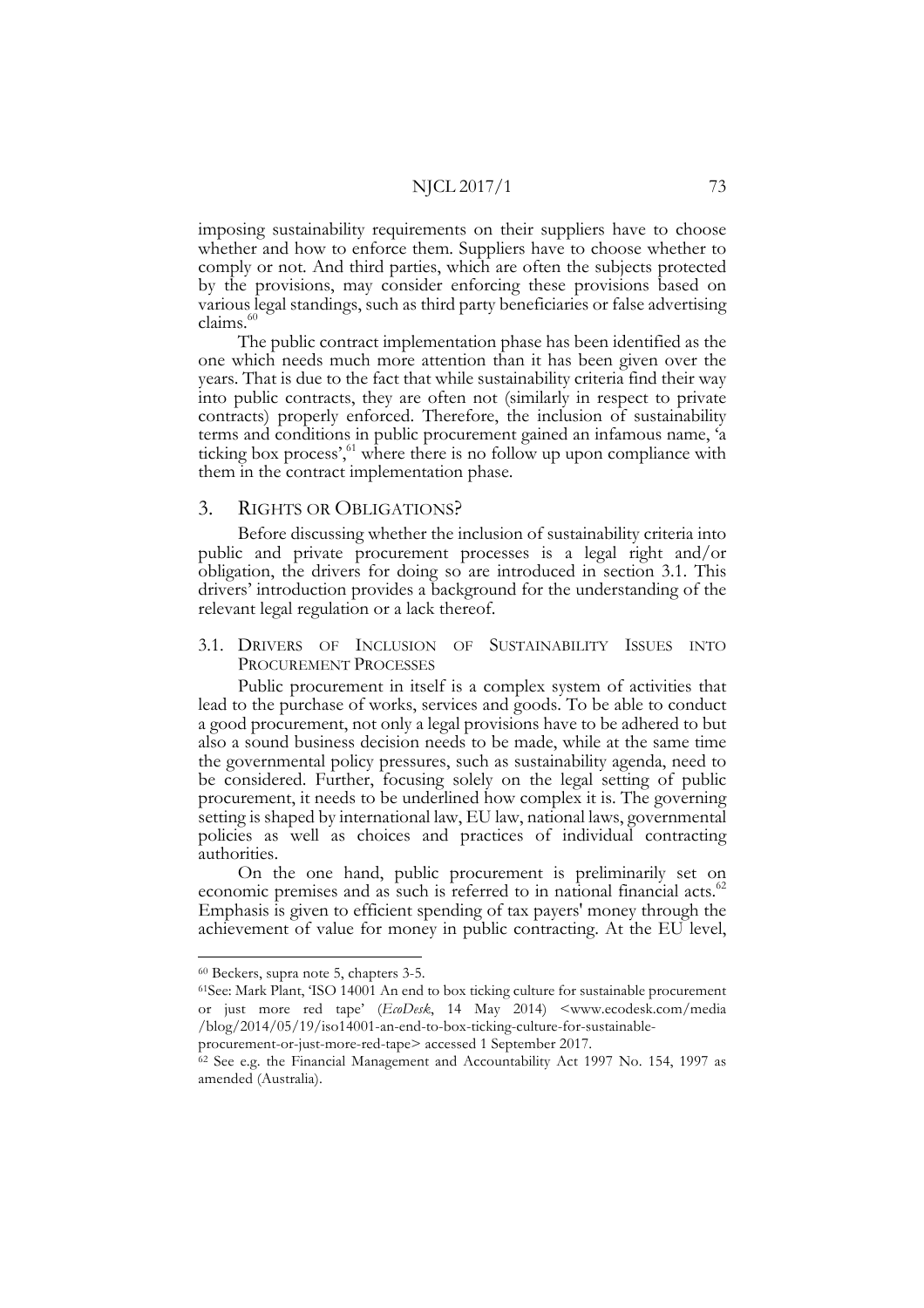the total public expenditure in procurement amounts to 2.400 billion euro, which accounts to 19.7 per cent of the yearly GDP of the Union.<sup>63</sup> The high value of public procurement is a reason for economic interest in it at the EU level. Therefore, the main purpose of establishing EU procurement law is to support the EU internal market and hence the facilitation of an open competition, transparency and non-discrimination.

On the other hand, public procurement carries a delivery of governmental administrative tasks which includes to a certain degree the protection of public interest. $^{64}$  As it was indicated in the previous sections, public procurement has been used for decades as a tool to deliver governmental policies at the national level. Similarly, at the EU level, the sustainable agenda in public procurement gained wider recognition as a part of further EU development, and as such it was identified by the European Commission as a strategic instrument to achieve the EU's objective of a smart, sustainable and inclusive growth.65 This led to the modernisation of the EU procurement regime in 2014 with new directives providing for a broader than ever before sustainable procurement toolbox. Both the European and national agendas are underlining the need to strike a balance between an efficient spend of public money and environmental protection and social developments.<sup>66</sup> It is commonly acknowledged that for the EU's economies to bounce back from the financial crisis, new innovative and cost efficient solutions for spending public money have to be established, jobs need to be created and climate change has to be addressed.

Furthermore, motivations for the inclusion of sustainability considerations into public procurement processes sprung not only from governmental policies but time and time again it has been shown that sustainable procurement is actually a good business where saving can be achieved, for example on the basis of considering life cycle costs of goods and services.

 <sup>63</sup> European Commission, Public Procurement Indicators 2010, 4 November 2011.

<sup>&</sup>lt;sup>64</sup> The subject matter of public procurement includes amongst others high value and high public importance tasks such as services in regards to welfare and health, water and energy, municipal waste and/or infrastructure.

<sup>65</sup> Communication from Commission, Europe 2020: a strategy for smart, sustainable and inclusive growth, COM (2010) 2010 final.

<sup>66</sup> United Nations Environment Programme (UNEP), Sustainable Consumption and Production Branch (2012) <www.unep.fr/scp/procurement/whatisspp/> accessed 26 April 2017; European Commission, Sustainable public procurement <http://ec.europa.eu/environment/gpp/glossary\_en.htm> accessed 26 April 2017; GA A/68/970, Report of the Open Working Group of the General Assembly on Sustainable Development Goals, 12 August 2014; DEFRA, *Procuring the future: sustainable procurement national action plan: recommendations from the Sustainable Procurement Task Force* (DEFRA 2006), at 10; European Commission, *Buying social: a guide to taking account of social considerations in public procurement*, IP/11/105, 28 January 2011.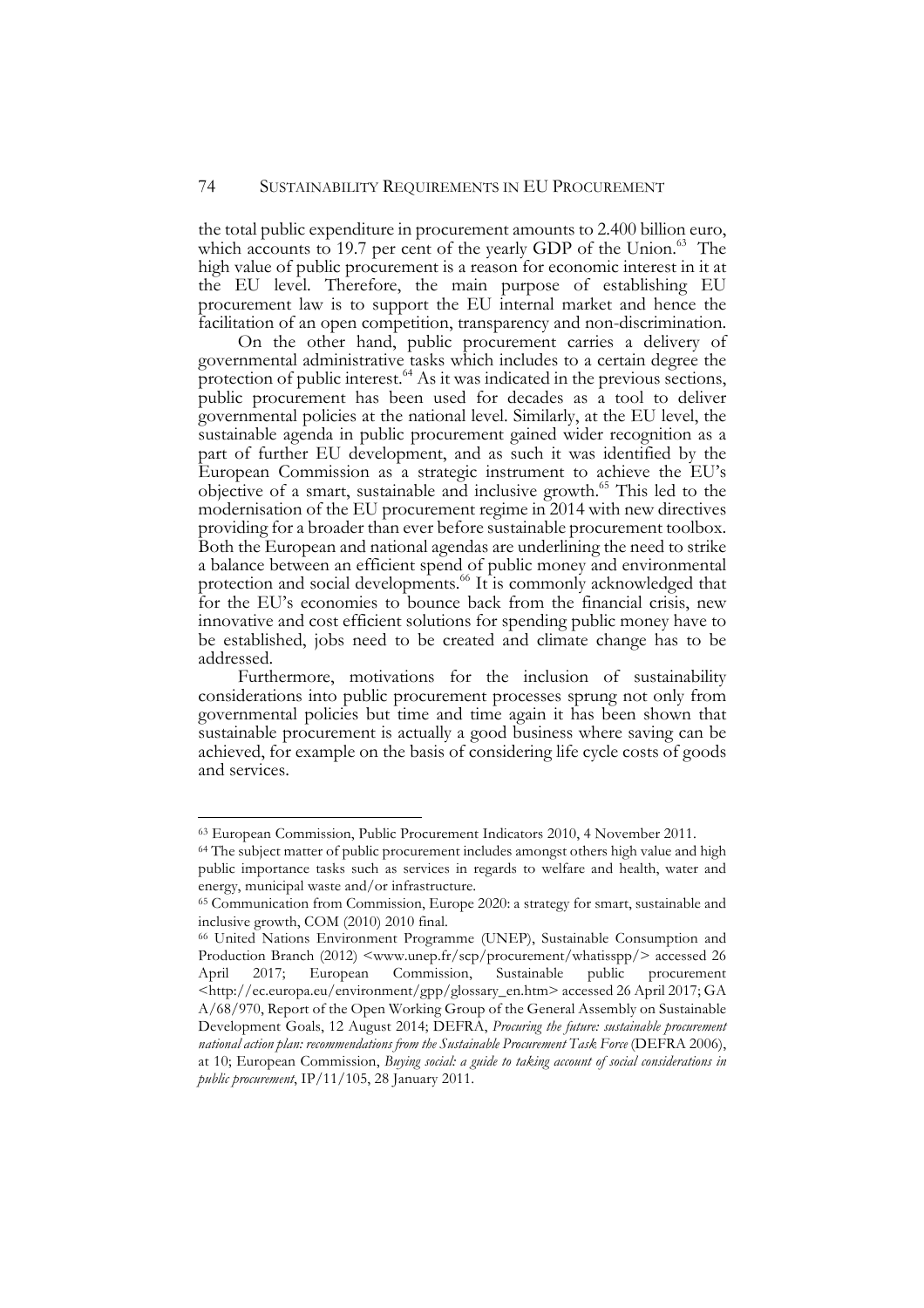Some of the drivers for the inclusion of sustainability concerns into public procurement processes are observed also in respect to private procurement. First of all, the EU's policies not only drive the actions of the EU, but also of the business sector. Policies can be turned into laws (both hard and soft). Such a threat of future regulation together with existing national, EU and international law, or a lack thereof, can be subsumed under the headline of regulatory drivers. $67$  From existing regulation, we may note the CSR Reporting Directive, under which large companies are expected to report annually on their CSR performance.<sup>6</sup> While the Directive does not specifically ask the companies to report on the inclusion of sustainability criteria into their procurement processes, it is one aspect that companies regularly report on. An example of driving sustainability conduct through a lack of regulation can be any area that is regulated by international law, such as the ban of child labour, which is not fully implemented and/or enforced by states on the one hand and does not bind private parties operating across borders on the other.<sup>69</sup> In fact, this is the situation in the most discussed CSR areas such as human rights or bribery. In regard to expectation of new regulation, carbon labelling has been perceived by some companies as a driver for implementing demands for reduction and/or reporting of CO2 emissions levels by their suppliers.<sup>70</sup> However, laws and regulation can also be felt as a barrier to private sustainable procurement. Especially, the tension between corporate supply chain sustainability policies and free trade provisions is often highlighted.<sup>71</sup>

As in the case of public procurement, cost saving is seen as an important driver for sustainable private procurement. It has been argued and observed that by successful implementation of sustainability criteria into procurement processes, companies may achieve cost savings in respect to operational and material flows.<sup>72</sup> Another resources related driver concerns companies' reputation. By implementing sustainability

 <sup>67</sup> Andrew J Hoffman, *Competitive Environmental Strategy: A Guide To The Changing Business Landscape* (Island Press 2000) part II, chapter 2.

<sup>68</sup> Directive 2013/34/EU on the annual financial statements, consolidated financial statements and related reports of certain types of undertakings, OJ 2014 L182/19 (Directive 2013/34/EU), Art 19a.

<sup>69</sup> This has been described as 'regulatory gaps' or 'governance deficit', see e.g. Peter Newell, 'Managing multinationals: the governance of investment for the environment' (2001) 13 *Journal of International Development* 907, 908.

<sup>70</sup> Olga Chkanikova and Oksana Mont, 'Corporate Supply Chain Responsibility: Drivers and Barriers for Sustainable Food Retailing' (2015) 22 *Corporate Social Responsibility and Environmental Management* 65, 76.

<sup>71</sup> See the contribution of Carola Glinski in this issue. See also United Nations Environment Programme and the World Trade Organisation, Report: Trade and Climate Change, 2009, 99; Mark A Cohen and Michael P Vandenbergh, 'The potential role of carbon labelling in a green economy (2012) 34 *Energy Economics* S53, S59-S60.

<sup>72</sup> Chkanikova and Mont, supra note 70, at 76.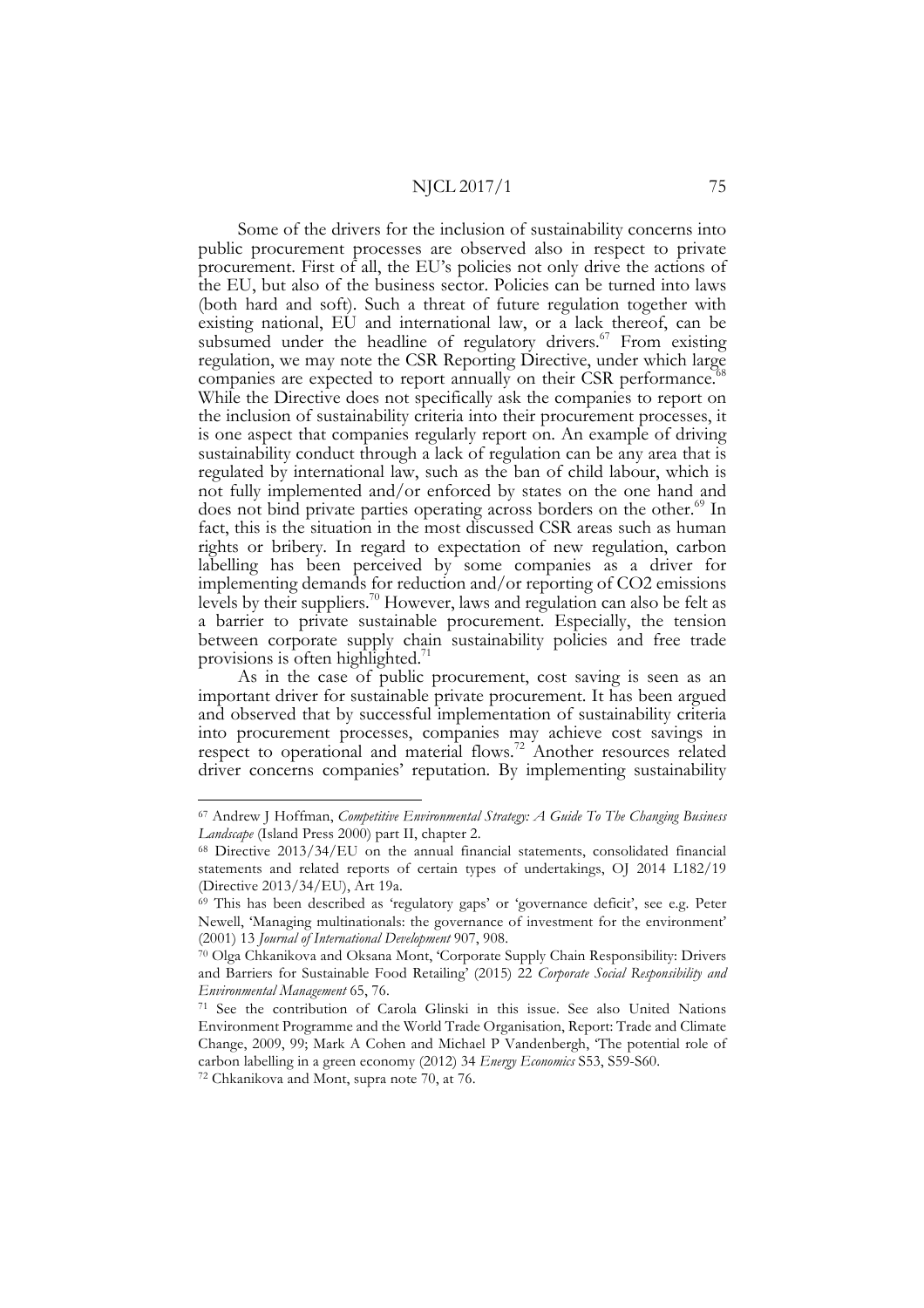requirements into procurement processes and reporting on the same, companies are boosting their image as ethical and sustainable companies.<sup>7</sup> As such, private companies may become more competitive on both private and public markets. Sustainable procurement may thus both save costs and escalate incomes of companies.

Market drivers are then often cited as the most urgent ones for the inclusion of sustainability concerns into private procurement processes. They include customers' and peer pressure. Firstly, there is a presumption among businesses that consumers demand sustainable behaviour in the production chain and will punish the companies if they find otherwise, e.g. by boycotting their products. In order to satisfy this demand, companies often seek to attach a specific sustainability label to their products.74 In order to ensure that the products fulfil the requirements set by the specific labelling scheme, companies must pass appropriate requirements on their suppliers and this most often happens within procurement processes.<sup>75</sup>

Secondly, customers' sustainability policies may be seen as another driver. If a company is a tier of another company's supply chain, it can be expected that it will be asked not only to act responsibly itself, but also to pass the requirements on its own suppliers.76 Quite naturally then, public sustainable procurement is a driver for implementing sustainable concerns within private spheres. If a company has the ambition to become a contractor to a public entity, it (and arguably its sub-suppliers) must live up to the requirements imposed by the public institution within the public procurement process. Finally, sustainability requirements come into private procurement processes under the peer pressure. CSR as competitive advantage or otherwise referred to as 'strategic CSR' has been widely discussed by academia and practitioners.<sup>77</sup> Peer pressure can however materialise not only through the effort of getting a competitive advantage, but also through regulatory efforts at the industrial level. Various industry self-regulatory initiatives, such as the Bangladesh Accord,<sup>78</sup> expect the participating companies to consider sustainability issues throughout their procurement processes. While such industrial regulation is based on a voluntary basis, participation is often a precondition for membership in an industrial or relevant business association.

The final set of drivers for the inclusion of sustainability concerns into both public and private procurement processes, can be labelled as

 <sup>73</sup> Mark Rowe, 'Reputation, Relationships and Risk: A CSR Primer for Ethics Officers' (2006) 111 *Business and Society Review* 441.

<sup>74</sup> E.g. fair trade label or ecologic origin label.

<sup>75</sup> Cafaggi, supra note 5, at 1561.

<sup>76</sup> IACCM, supra note 58.

<sup>77</sup> Michael E. Porter and Mark R. Kramer, 'The Link Between Competitive Advantage and Corporate Social Responsibility' (2006) 84 *Harvard Business Review* 78. 78 The Accord on Fire and Building Safety in Bangladesh,

<sup>&</sup>lt;http://bangladeshaccord.org> accessed 26 April 2017.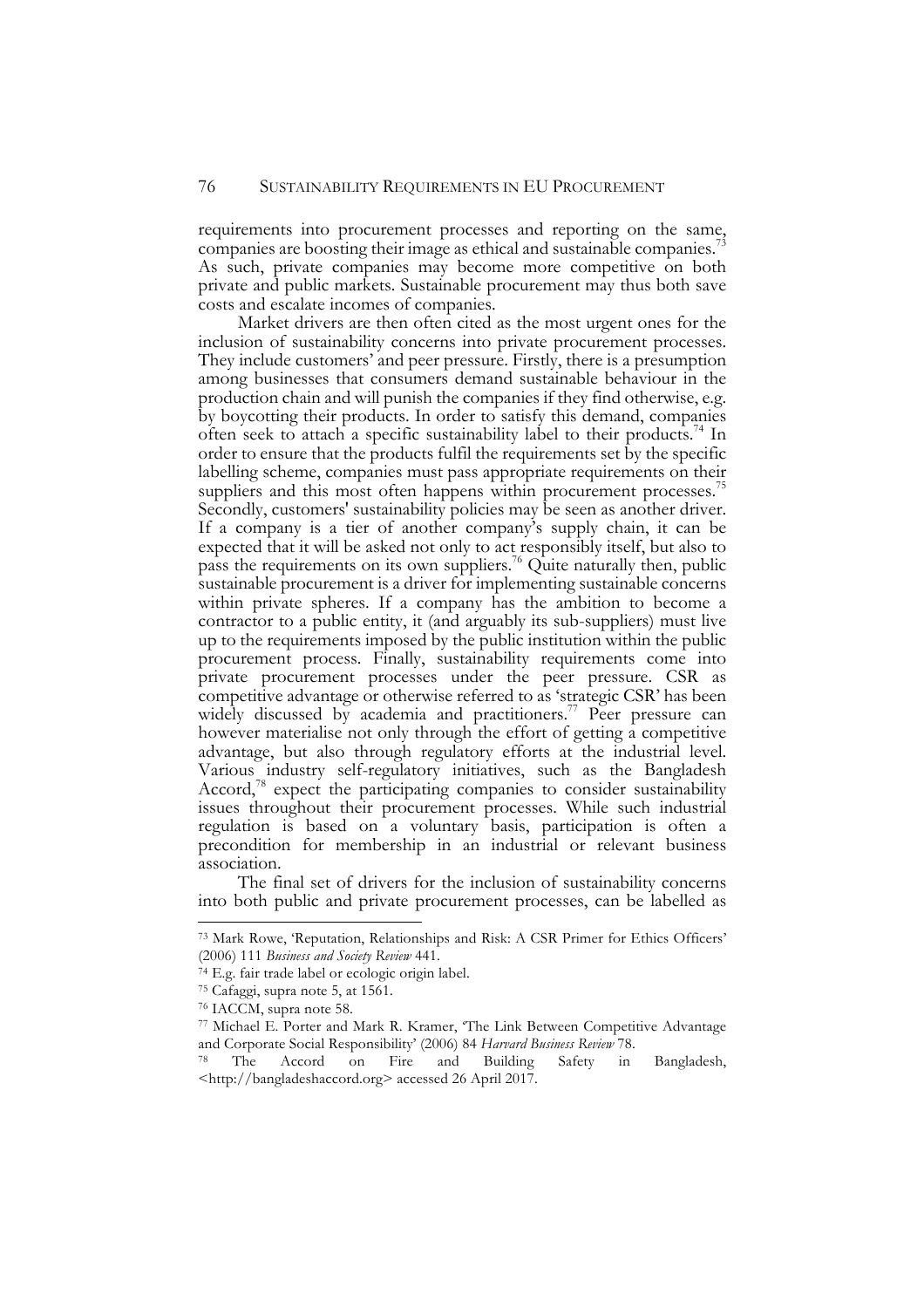'social drivers'. These might include NGOs' campaigns, media attention (negative publicity) and pressure exerted by science and new knowledge. It is especially the first two that influence the adoption of the sustainable procurement attitude by both sectors. NGOs' campaigns often lead to negative publicity in respect to unethical behaviour within international supply chains.<sup>79</sup> By adoption of the sustainability approach in procurement activities, companies and public entities try to protect themselves from such negative attention.

## 3.2. A RIGHT OR AN OBLIGATION TO CONSIDER SUSTAINABILITY WITHIN PROCUREMENT PROCESSES?

This part of the article focuses on the regulatory drivers and barriers for the inclusion of sustainability concerns into procurement processes in order to answer two questions: Do organisations have the right to include sustainability requirements into their procurement processes? And do they have the obligation to do so?

In respect to the first question, the answer in both public and private spheres is a definite 'yes'. There is no doubt at this point in time that the inclusion of sustainable considerations in public procurement is not only permitted but also highly promoted by numerous wide spread policies and revamped EU procurement directives as well as established CJEU case law.<sup>80</sup> Consequently, it can be stated that it is a right of contracting authorities – within the limits of the 'link to subject-matter' of a contract – to consider sustainability in public procurement.81 Similarly, as national

 <sup>79</sup> Danwatch exposed human rights violations and forced labour in IT supply chains, at electronics factories that produce servers for brands Danish universities (public buyers) most often used see: Danwatch & Goodelectronics, Servants of Servers: rights violations and forced labour in the supply chain of ICT equipment in European universities (2015), <www.danwatch.dk/en/undersogelse/servants-of-servers/?chapter=1> accessed 1 September 2017; Plastic gloves purchased through public procurement in the health-care sector in Denmark have been documented to contain rubber from plantations relying on forced labour see: Danwatch,<https://www.danwatch.dk/en/undersogelse/har-duhusket-gummiet/> accessed 1 September 2017.

<sup>80</sup> Beate Sjåfjell and Anja Wiesbrock (eds), *Sustainable Public Procurement Under EU Law - New Perspectives on the State as Stakeholder* (Cambridge University Press 2016); Roberto Caranta and Martin Trybus, *The Law of Green and Social Procurement in Europe* (Djøf 2010); Sue Arrowsmith, 'The Purpose of the EU Procurement Directives: Ends, Means and the Implications for National Regulatory Space for Commercial and Horizontal Procurement Policies' (2012) 14 *Cambridge Yearbook of European Legal Studies* 1; Peter Kunzlik, 'Neoliberalism and the European Public Procurement Regime' (2013) 15 *Cambridge Yearbook of European Legal Studies* 283.

<sup>&</sup>lt;sup>81</sup> Even though there are opinions that sustainable policies have no place in EU contracts, it could be argued that their numbers are decreasing. For a critique see: Albert Sánchez Graells, 'Truly Competitive Public Procurement as a Europe 2020 Lever: What Role for the Principle of Competition in Moderating Horizontal Policies?', UACES 45th Annual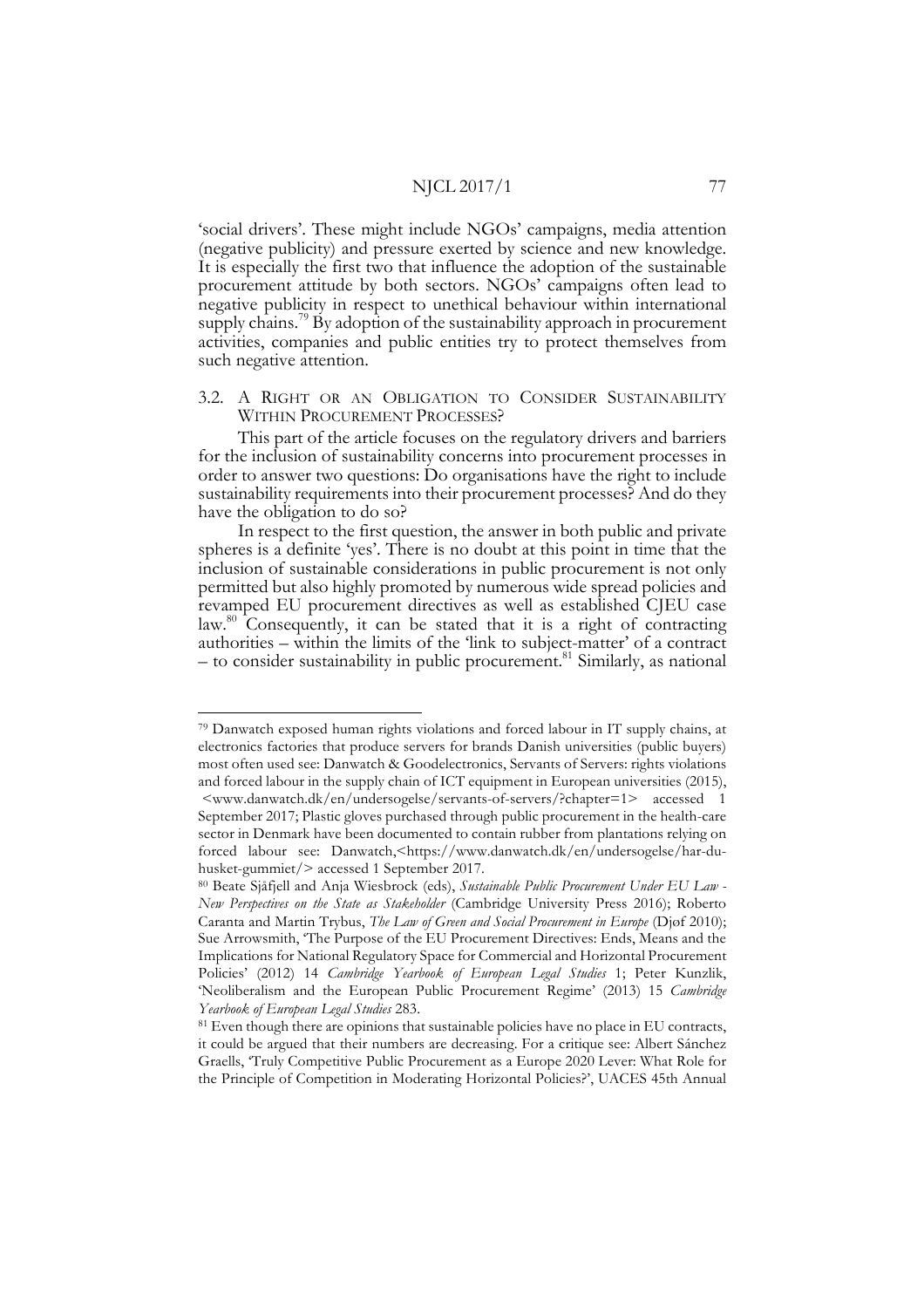and international law of contracts is based on the principle of contractual freedom, private parties may freely (subject to a limited number of mandatory provisions) decide on what they want to include in their contract. And as in the public sphere, considering sustainability issues in commercial contracts is not only allowed, but also advised by various policy and soft law instruments.<sup>82</sup>

The answer to the second question - whether on the basis of existing law organisations are obliged to pursue sustainable objectives within their procurement processes – is not as straightforward and the answer differs for the two spheres.

In the context of public procurement, it is necessary to investigate the legal status of sustainability in EU law. In the context of private procurement, the topic relates closely to the voluntary/mandatory basis of CSR.

The Lisbon Treaty identifies sustainable development as an overarching objective that shall be applied as a guiding principle for all areas of EU law and policy as well as it establishes a wide understanding of an internal market which is to serve non-economic objectives too.<sup>8</sup> Both Article 3(3) TEU as well as the Treaty's preamble express the EU's and its Member States' determination to pursue sustainable development.

Even though it is often agreed that Article 3 TEU is more than a mere policy objective, as well as the fact that there is a growing recognition of sustainable development as a general principle of international law, it would be too farfetched to derive a positive obligation of pursuing sustainability goals in the context of public procurement.<sup>84</sup>

At this point, it is relevant to distinguish between the legal status of two aspects of sustainable development, namely the social considerations and environmental protection. That is due to the fact that they hold different legal statuses in EU law in general and in the context of public procurement in particular. While environmental considerations are seen as more objective and therefore easier to justify in the context of public procurement, social considerations are seen as a potential smoke screen for preferential treatments of local suppliers. In regard to environmental protection, it can be said that there is a stronger legal bite to it. That is

-

Conference, Bilbao, Spain, September 2015 <http://papers.ssrn.com /sol3/papers.cfm?abstract\_id=2638466> accessed 26 April 2017.

<sup>82</sup> See for examples infra notes 103-107 and accompanying text.

<sup>83</sup> TEU, Arts 3 and 21; Consolidated version of the Treaty on the Functioning of the European Union (TFEU) (2016) OJ C 202/47, Arts 11 and 191; and Charter of Fundamental Rights of the European Union, OJ 2016 C 202/389, Art 37.

<sup>84</sup> Important factor is also that the provisions are addressed to the Union and not to individual Member States. See David Grimeau, 'The Integration of Environmental Concerns into EC Policies: A Genuine Policy Development?' (2000) 9 *European Envtl. L. Rev.* 216; Christina Voigt, 'Article 11 TFEU in the light of the principle of sustainable development in international law' in Beate Sjåfjell and Anja Wiesbrock, *The greening of European business under EU law: taking Article 11 TFEU seriously* (Routledge 2015).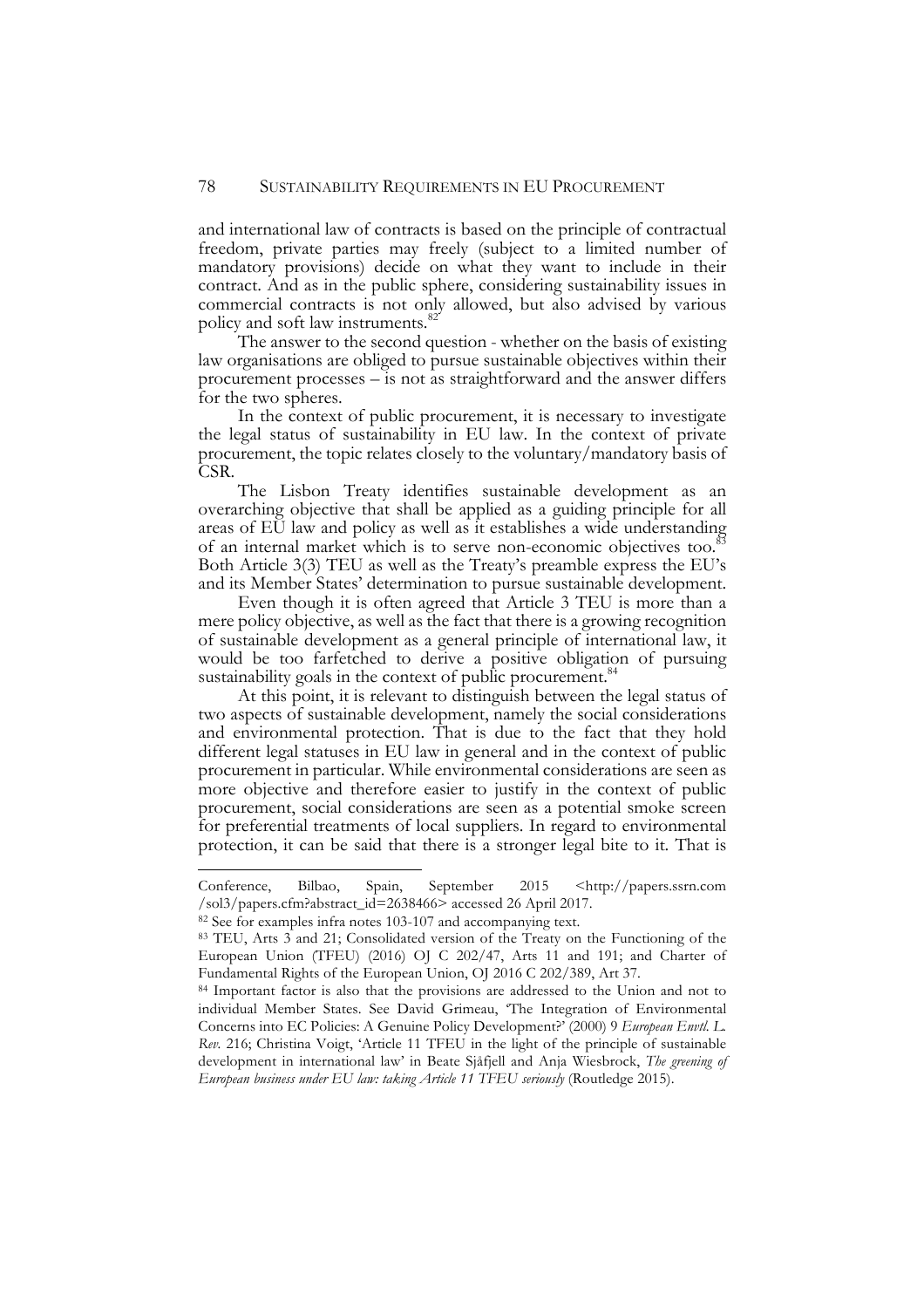mainly due to the legally binding obligation of Article 11 TFEU which states that: 'Environmental protection requirements *must* be integrated into the definition and implementation of the Union's policies and activities, in particular with a view to promoting sustainable development.'85

Nevertheless, there is a significant ambiguity as to the precise scope and effects of the obligations arising from this provision and unfortunately there is no further clarification provided by other provisions in the EU's treaties or CJEU case law.<sup>86</sup> Since Article 11 TFEU is addressed to the EU institutions, it has been argued that the EU legislator is bound by the obligatory requirements of environmental integration when setting the secondary legislation and policies (including public procurement), while the legal implications for the Member States are less explicit.<sup>87</sup> The EU legislator already made it obligatory on several occasions to apply green procurement in areas such as the energy and transport sectors.88 Similarly at the national level, some Member States have made environmental purchasing of specific categories of goods and services (or even all purchases) obligatory for their central governments, but such provisions are generally solely recommendations for local authorities.<sup>89</sup>

However, it seems doubtful that the EU legislator has to introduce environmental standards as an obligation to all public procurements. This is due to the fact that, firstly, it would not seem in line with the requirement of an integrated approach to the triple bottom line sustainable development. Secondly, it would prioritise environmental policy over other facultative policies (social considerations) and procurement principles such as equal treatment and open competition, rather than balancing the various facultative considerations. Finally, from a practical perspective, public procurement market significantly differs in its types, sizes and composition and, thus, applying the mandatory approach would be just unfitting and inappropriate in general. Wiesbrock argues that Article 11 TFEU potentially obliges EU legislators to ensure that contracting authorities in their procurement will not entirely ignore the

 <sup>85</sup> TFEU, Art 11 (emphasis added).

<sup>86</sup> Anja Wiesbrock, 'An obligation for sustainable procurement? Gauging the potential impact of Article 11 TFEU on public contracting in the EU' (2013) 40 *Legal Issues of Economic Integration* 105, 105.

<sup>87</sup> Ibid, at 109.

<sup>88</sup> Directive 2006/32/EC on energy end-use efficiency and energy services, OJ 2006 L 114/64; Regulation (EC) No 106/2008 on a Community energy-efficiency labelling programme for office equipment (recast version), OJ 2008 L 39/1; Directive 2009/28/EC on the promotion of the use of energy from renewable sources, OJ 2009 L 140/16; Directive 2010/31/EU on the energy performance of buildings, OJ 2010 L 153/13; Directive 2009/33/EC on the promotion of clean and energy-efficient road transport vehicles, OJ 2009 L 120/5.

<sup>89</sup> European Commission, National GPP Action Plans (policies and guidelines), <http://ec.europa.eu/environment/gpp/action\_plan\_en.htm > accessed 26 April 2017.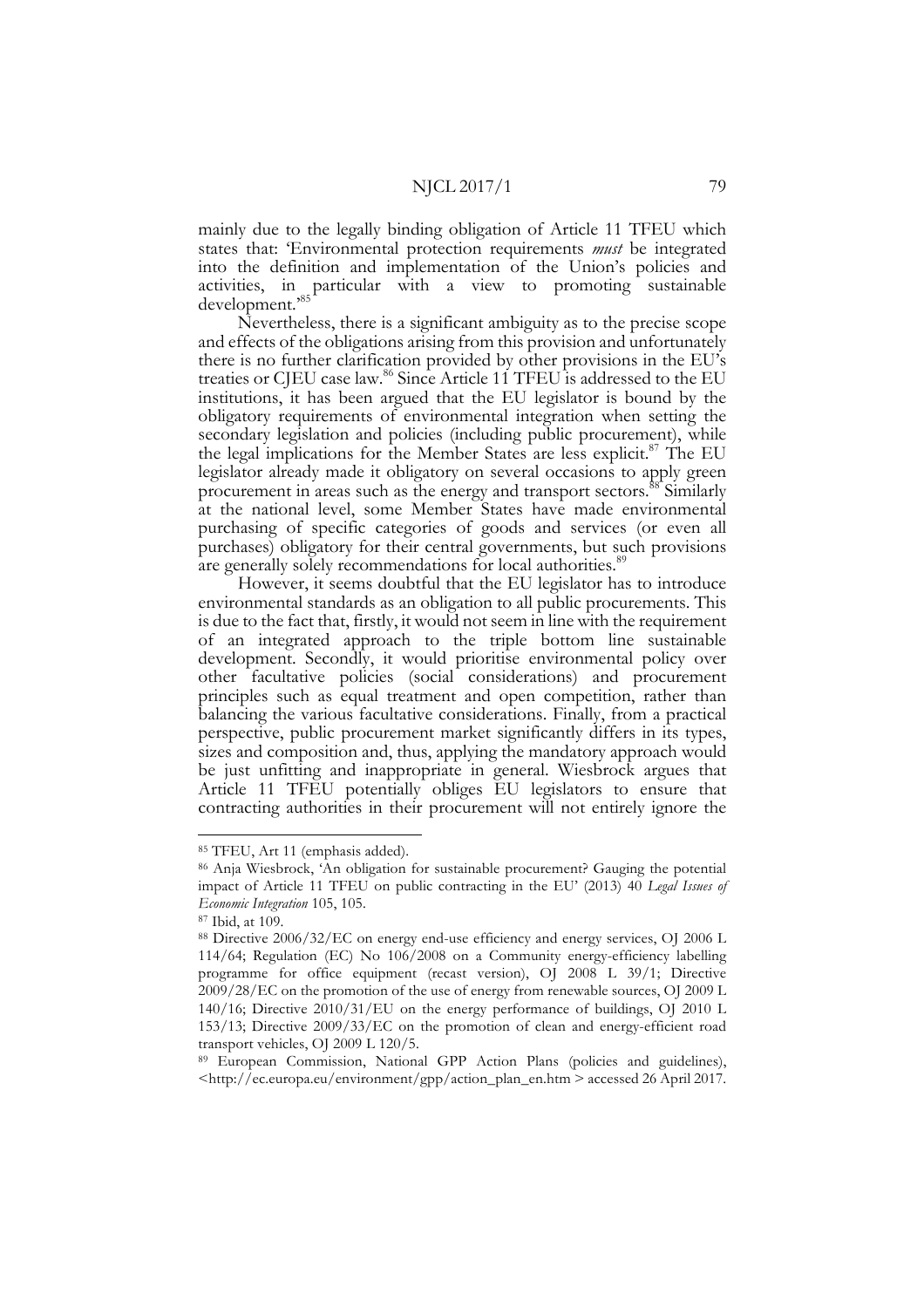issues of environmental policy.90 This could be done by applying a general rule requiring contracting authorities to consider environmental factors and if it is decided that they do not have a place in a tender, contracting authority would need to provide an explanation in the tender documents. Still, this is not the case under the current status of law, even though the same methodical approach is applied in the context of the division of contracts into lots with the aim to promote the participation of SMEs at the EU level, or in the context of application of MEAT at the national level, for example in Netherlands.<sup>91</sup>

In comparison to environmental considerations, social considerations in EU public procurement are often perceived through a negative lens, as a type of considerations that on the one hand are contradictory to the economic objectives of the EU procurement system and smoke screens for preferential treatment, and on the other hand are too burdensome on contracting authorities, limiting their flexibility and requiring a disproportionate amount of resources.<sup>32</sup> That can be seen through the fact that out of 253 amendments tabled by the EU Parliament, mostly from a social protection angle, the Council and the Commission rejected the majority of these in the process of modernising the EU procurement directives. Consequently, social considerations in EU public procurement are almost fully facultative. Article 18(2) of the Public Sector Directive binds Member States to 'take appropriate measures to ensure that in the performance of public contracts economic operators comply with applicable obligations in the fields of environmental, social and labour law established by Union law, national law, collective agreements or by the international environmental, social and labour law provisions listed in Annex X .'93

Even though Article 18(2) provides a very general duty, it is a basis for more detailed rules. In regard to the latter, the Directive creates a set of facultative options, for example a discretion for a contracting authority to reject a tender which does not comply with laws referred to in Article  $18(2)$ .<sup>94</sup> The solo obligation present in the context of social considerations under the Directive that is addressed to contracting authorities is the obligation to reject abnormally low tender, where the low price or cost is due to non-compliance with the laws referred to in Article 18(2), and explanation has been sought from the contractor in question.<sup>95</sup> Two further obligations are addressed to a) Member States to ensure that where national law provides for joint liability between main contractors and

 <sup>90</sup> Wiesbrock, supra note 86, at 109.

<sup>91</sup> Aanbestedingswet 2012, Art 2.115.

<sup>92</sup> Anja Wiesbrock, 'Socially responsible public procurement' in Beate Sjåfjell and Anja Wiesbrock (eds), *Sustainable Public Procurement Under EU Law - New Perspectives on the State as Stakeholder* (Cambridge University Press 2016) 91.

<sup>&</sup>lt;sup>93</sup> It is worth noting that the article also includes the environmental protection aspect.

<sup>94</sup> Public Sector Directive, Art 56(1), but also discretions under Art 57(4) and Art 71(6)(b). 95 Public Sector Directive, Art 69(3).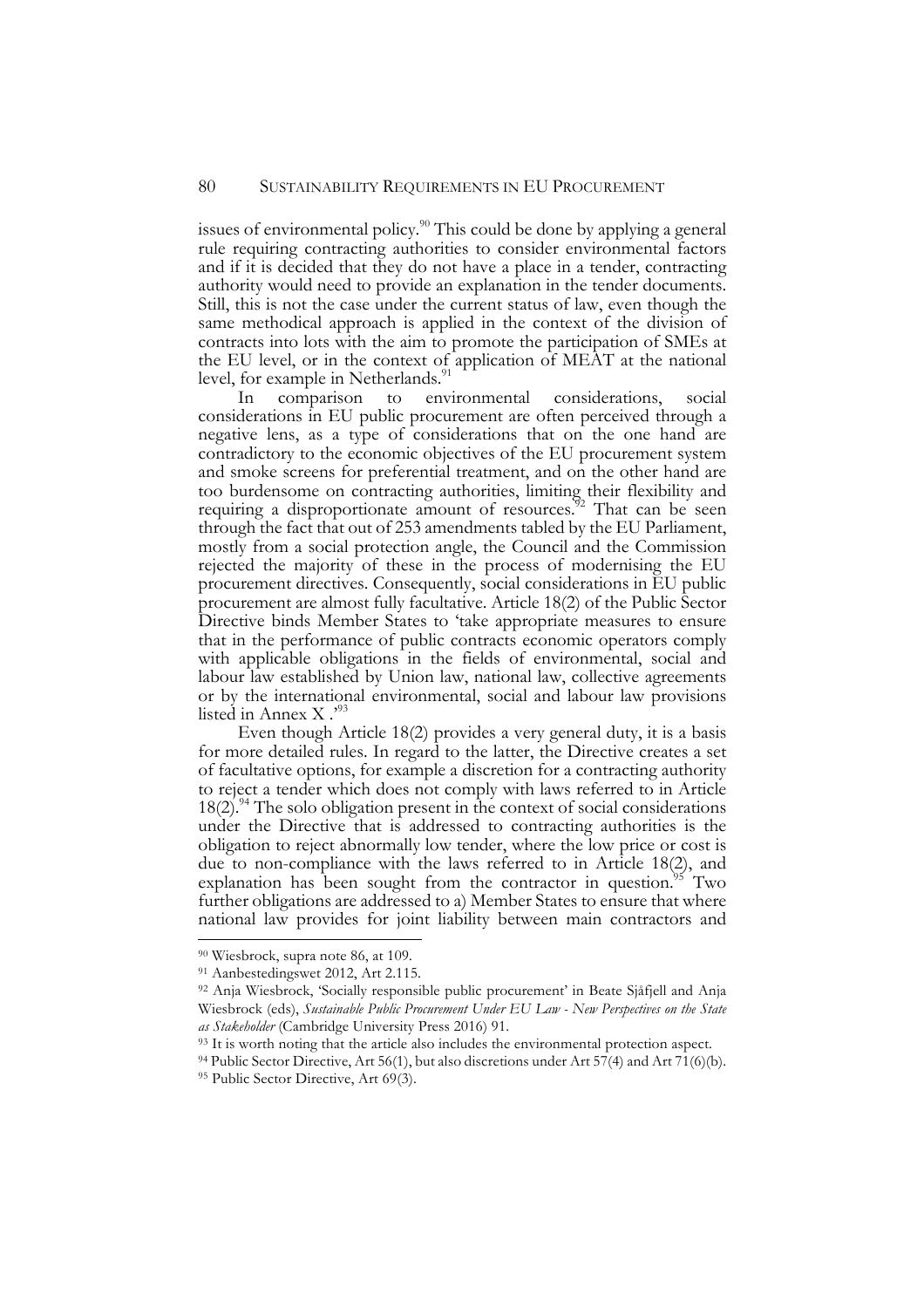subcontractors, the relevant rules are applied in compliance with the laws mentioned in Article  $18(2)$ ;<sup>96</sup> and b) a competent national authority to ensure compliance by subcontractors with laws from Article18(2).<sup>97</sup> As Article 18(2) is a vaguely worded provision addressed to Member States, it means that progress and enforceability of this provision will depend on the political will and incentives in national implementation.<sup>98</sup>

In the private sphere, the principle of contractual freedom again dictates the answer, which must instinctively be 'no', there is no positive legal obligation requiring companies to include sustainability requirements in their procurement processes. However, the answer is not as simple and obvious as it may seem on the first glance, but follows from the discussion on the nature of CSR. CSR was traditionally defined as voluntary business measures going beyond law. For example, in its Green Paper on CSR from 2001, the EU stated: 'Most definitions of corporate social responsibility describe it as a concept whereby companies integrate social and environmental concerns in their business operations and in their interaction with their stakeholders on a *voluntary basis*.'99

This understanding has been increasingly questioned and criticised as being inaccurate and even misleading.<sup>100</sup> There are several reasons to support this. Firstly, most issues generally subsumed under the CSR umbrella, for instance bribery or child labour are already regulated by international law.101 While international law is in general not directly applicable to companies, the rules are simply not new and have been internalised also by the private sphere. As a result, practices such as the

use of child labour clearly fall out of what is considered moral behaviour. Furthermore, defining CSR as voluntary activities beyond law is impractical. It assumes that there is a clear definition of law and that all

 <sup>96</sup> Public Sector Directive, Art 71(6)(a).

<sup>97</sup> Public Sector Directive, Art 71(1). The competent national authorities may include labour inspection agencies or environment protection agencies. 98 For example, Poland, in its transposition of the Public Sector Directive, has obligated

its contracting authorities to require from their contractors and subcontractors to conclude employment contracts with the persons involved in the execution of the public contract. The purpose of this is to stop the practice of entering into civil law contracts where the person involved has a less favorable legal status (e.g. due to the lack of entitlement to holiday, lack of protection of wages, liability for compensation etc.).

<sup>99</sup> Commission of the European Communities, Green Paper: Promoting a European framework for Corporate Social Responsibility, 18.7.2001COM (2001) 366 final (emphasis added).

<sup>100</sup> For early criticism see supra note 6.

<sup>101</sup> Doreen McBarnet and Marina Kurkchiyan, 'Corporate social responsibility through contractual control? Global supply chains and 'other-regulation'' in McBarnet, Voiculescu and Campbell, *The new corporate accountability*, at 67 ('As one interviewee put it: '99 per cent of our requirements are legal requirements; they are not set by us. They are included in our code, 99 per cent or even 100 per cent of them are legal requirements that should be observed anyway'').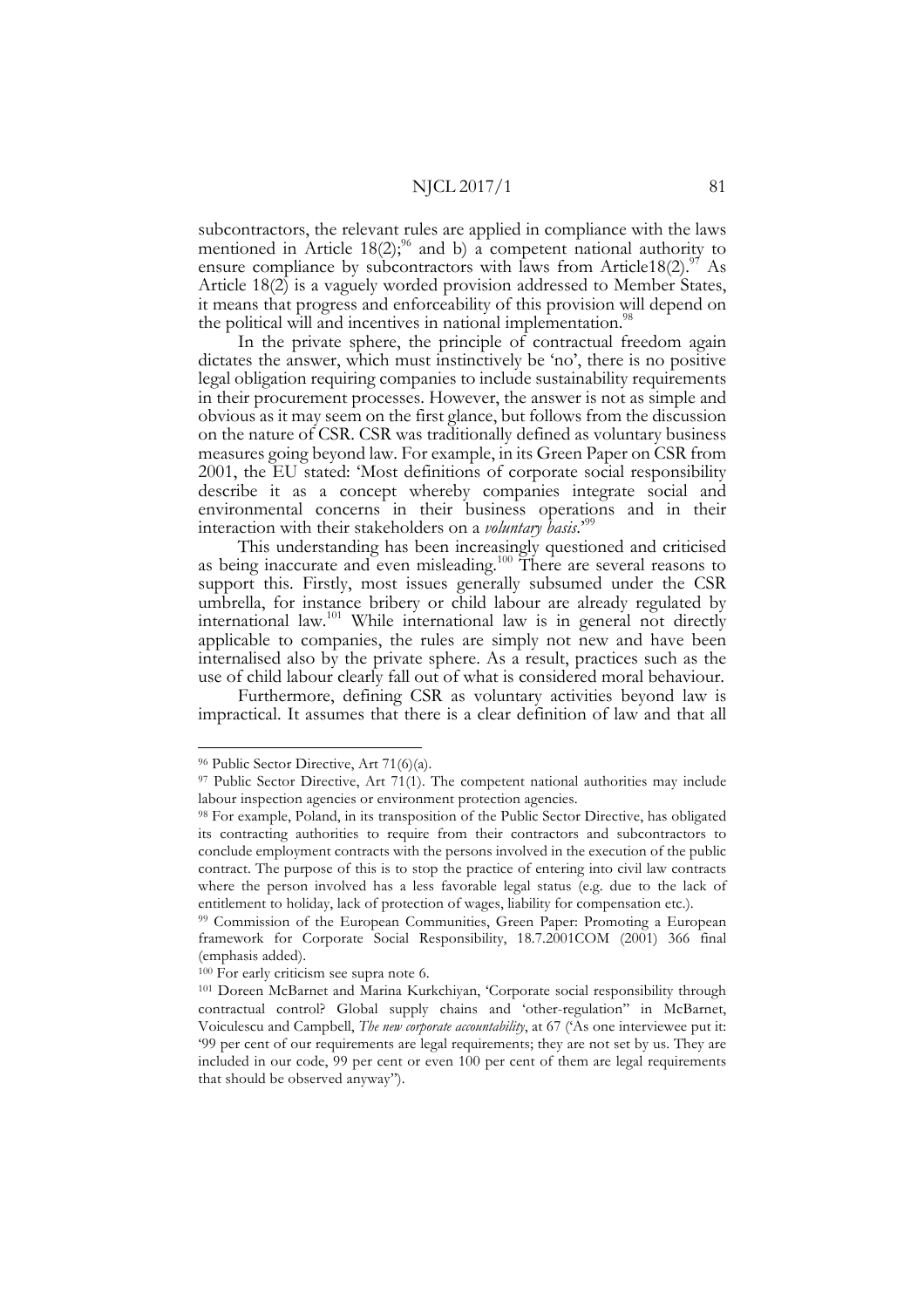## 82 SUSTAINABILITY REQUIREMENTS IN EU PROCUREMENT

legal obligations are of a binding nature. That is however not always true. Hard law can have soft content and soft law may produce hard obligations.102 There is plenty of soft CSR initiatives that may not expressly require companies to include sustainability issues into their contracting practice, but in fact impliedly rely upon the same. For example, while the Guiding Principles do not mention contractual control as a tool to be used, Professor Ruggie elaborated on the same in several accompanying documents.103 Similarly, the commentary to the OECD Guidelines for Multinational Enterprises state that 'enterprises can also influence suppliers through contractual arrangements such as management contracts, pre-qualification requirements for potential suppliers.<sup>104</sup> The ISO 26000 then works more clearly with contracts as a tool to influence suppliers' behaviour. It refers to the possibility of a company to decide with whom to conduct business,  $105$  setting sustainability contractual provisions<sup>106</sup> and in general integrating 'ethical, social, environmental and gender equality criteria, and health and safety, in [their] purchasing, distribution and contracting policies and practices to improve consistency with social responsibility objectives.<sup>'107</sup>

While all these CSR related regulations (and those are merely a fragment of all existent ones) are only in the category of soft law, they create a significant pressure on companies to use their procurement processes in the quest for global sustainability. Also, while we may discuss whether the substance is voluntary, the operationalisation of CSR cannot do without law. Companies are in fact obliged by law to implement CSR

 <sup>102</sup> E.g. Regulation (EC) No 1221/2009 on the voluntary participation by organisations in a Community eco-management and audit scheme (EMAS), OJ 2009 L 342/1 is based only on voluntary participation, while the UN Global Compact <https://www.unglobalcompact.org> accessed 26 April 2017, has aspects of reporting and enforcement that are often perceived by participating companies as 'hard'.

<sup>103</sup> UN GA, Human Rights Council, Report of the Special Representative of the Secretary-General on the Issue of Human Rights and Transnational Corporations and other Business Enterprises, John Ruggie: Promotion and Protection of all Human Rights, Civil, Political, Economic, Socila and Cultural Rights, Including the Right to Development: Clarifying the Concepts of "Sphere of influence" and "Complicity", U.N. Doc. A/HRC/8/16, 15 May 2008; UN Mandate of the Special Representative of the Secretary-General on Human Rights and Transnational Corporations and other Business Enterprises, The Corporate Responsibility to Respect Human Rights in Supply Chains, 10th OECD Roundtable on Corporate Responsibility, discussion paper, 30 June 2010.

<sup>104</sup> OECD Guidelines for Multinational Enterprises, 2011 edition, Commentary on General Policies, para 21.

<sup>105</sup> International Organisation for Certification, ISO 26000:2010, Guidance on social responsibility (ISO 26000), paras 5.2.3 and 6.3.5.2.

<sup>106</sup> ISO 26000, para 7.3.3.2.

<sup>107</sup> ISO 26000, para 6.6.6.2.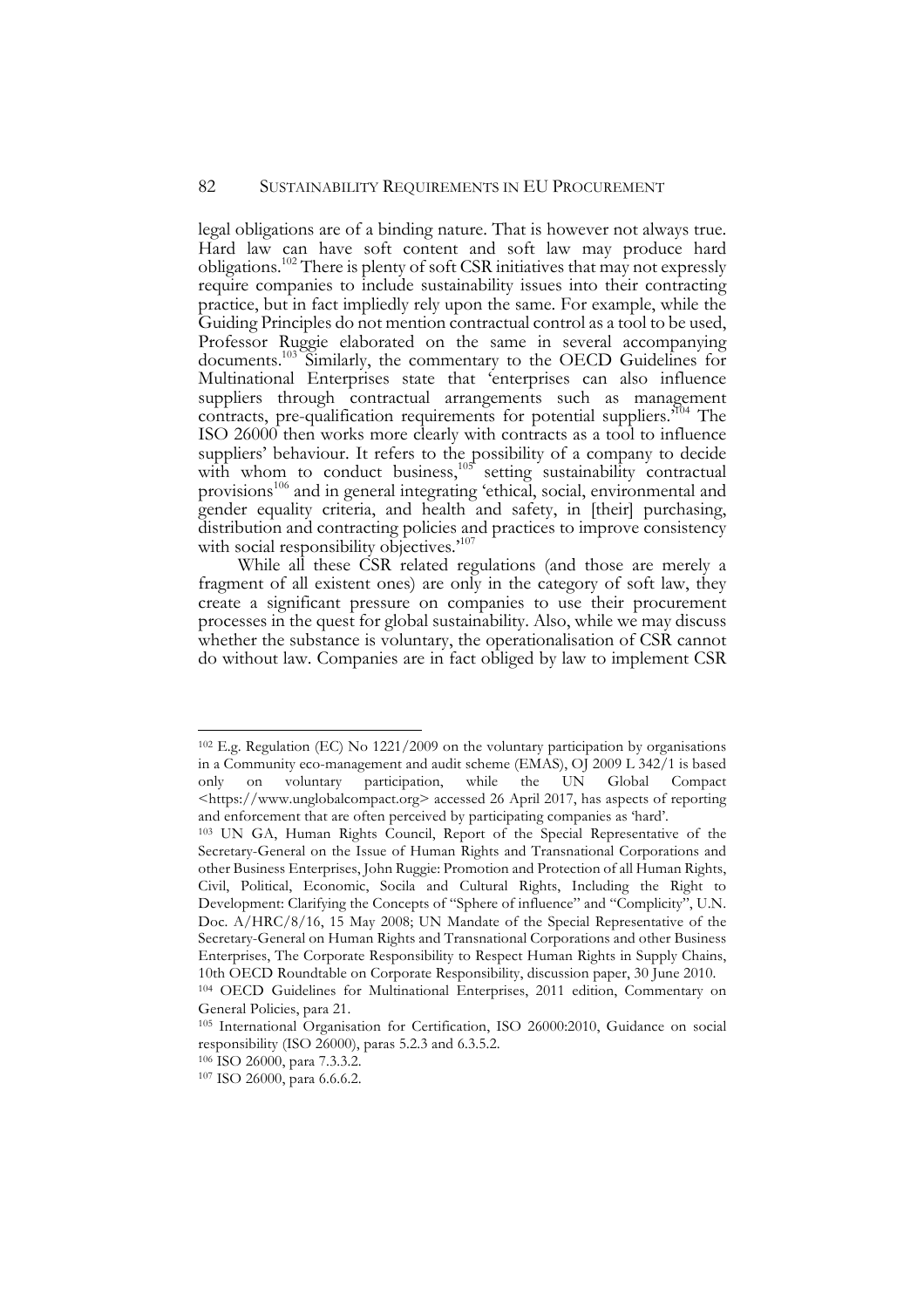into different procedures. CSR reporting and obligations in respect to products' labelling can serve as examples here.<sup>108</sup>

Looking at these legal arguments combined with the factual drivers for CSR, it has become simply redundant to discuss the voluntary/mandatory nature of CSR. This is also reflected in the change of the EU's CSR definition. In the Renewed Strategy for CSR from 2011 states: 'The Commission puts forward a new definition of CSR as "the responsibility of enterprises for their impacts on society". Respect for applicable legislation, and for collective agreements between social partners, is a prerequisite for meeting that responsibility.'109

Based on the above, it could be argued that it is a legal right and a morally based obligation to include sustainability requirements into private procurement processes and that the obligation is becoming increasingly legalised despite the principle of contractual freedom that governs the area of law of contracts.

## 3.3. LEGAL RISKS ASSOCIATED WITH INCLUSION OR AVOIDANCE OF SUSTAINABILITY ISSUES

As the previous section indicates, under the current status of EU procurement law and commercial contract law, there is no positive obligation to include sustainability considerations in either public or private procurement processes. Therefore, from a legal standpoint there will be no (direct) legal risks associated with the avoidance of such considerations.

For example, even though there is a risk of divergent interpretation of what is an *'appropriate measure'* under Article 18(2) of the Public Sector Directive, the legal consequences are unclear. The Commission could potentially bring an action against a Member State for noncompliance with Article 18(2), but it is highly doubtful that a private entity could bring a case against a contracting authority on this basis. It seems that the only door open for a disgruntled contractor – against a contracting authority – that may be associated with sustainable considerations, is in a case of abnormally low tender. That is if the contracting authority will not reject abnormally low tender where the low price or cost is due to non- compliance with the environmental, social and labour law and collective agreements applicable under Article 18(2), and explanation has been sought from the contractor in question. Under such circumstances, a

 <sup>108</sup> See Directive 2013/34/EU, Art 19a; and Directive 2010/30/EU on the indication by labelling and standard product information of the consumption of energy and other resources by energy-related products, OJ 2010 L 153/1.

<sup>109</sup> Communication from the Commission, A renewed EU strategy 2011-14 for Corporate Social Responsibility, COM (2011) 681 final, 3.1.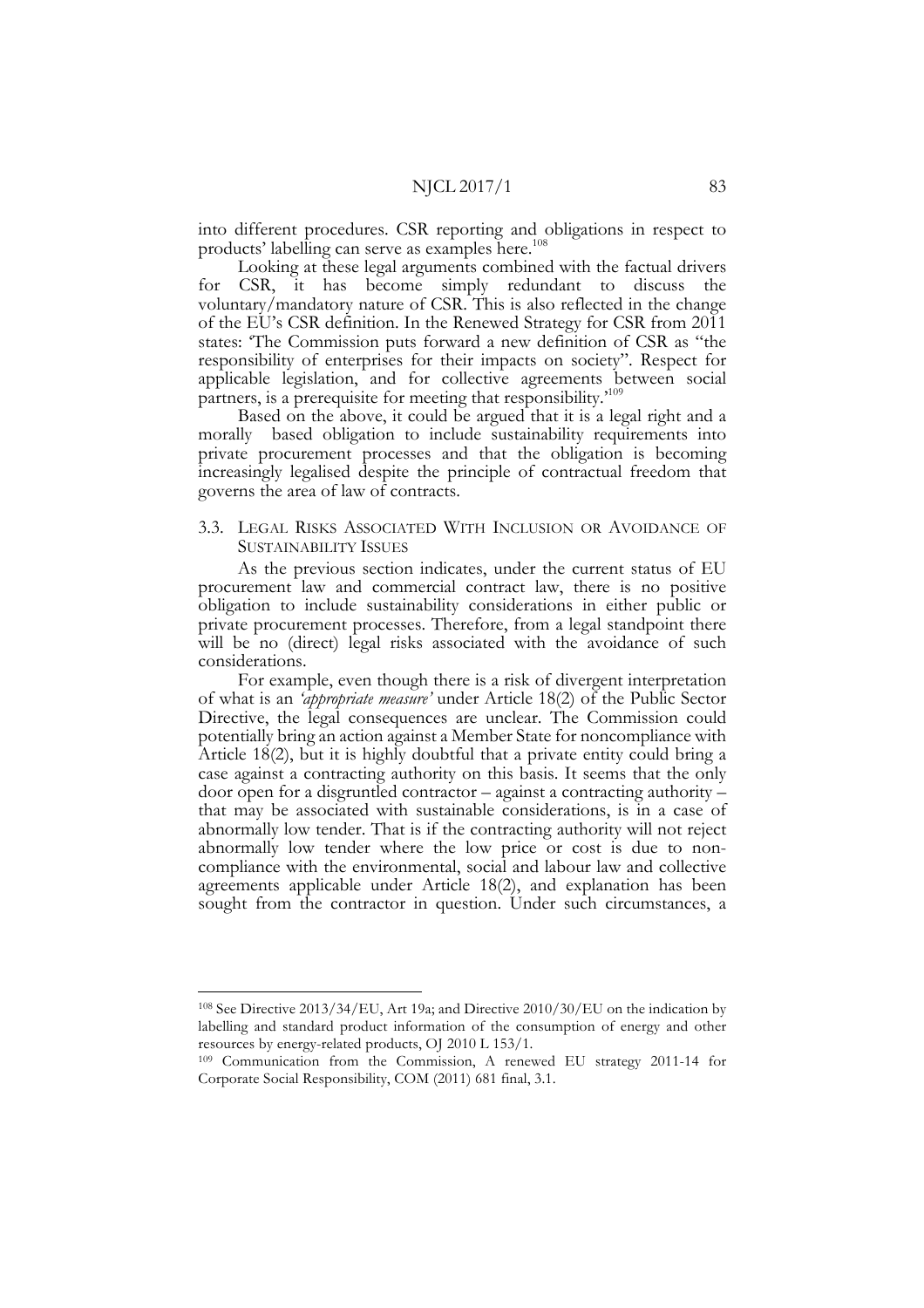disgruntled contractor may sue for damages on the basis of the Remedies Directive. $110$ 

Companies may then face liability for omitting to include sustainability requirements into their private procurement processes only indirectly. As already mentioned, in order to publicise the adherence to certain sustainability standards, companies attach specific labels to their products (such as a Fair Trade label) or seek to obtain a relevant certification (such as EMAS). Such labelling and certification schemes require the company to assure that its products are produced in a specific way or that a set of standards are observed by the company and all its suppliers. In order to legally secure compliance with these requirements, companies have to include adequate sustainability requirements into their procurement processes and contracts. If they fail to do so, they might face a liability stemming from the certification agreement.<sup>111</sup> Similarly, this may happen if a company participates in an industrial association or agreement, such as the Bangladesh Accord<sup>112</sup> or the Business Social Compliance Initiative.113 While they do not specifically require the participants to use contracts to further sustainability goals, they speak about procurement processes, and namely about the process of suppliers' selection.

Second consideration must be given to legal risks associated with the inclusion of sustainability considerations within procurement processes. While there is a clear right to pursue sustainability goals through procurement, this may expose organisations to multiple legal risks.

In the public sector, if a contracting authority exercises its right and includes sustainability considerations at any step throughout public procurement, these considerations will be scrutinise against the 'link to the subject-matter' of the contract as discussed in previous sections. If there is any doubt upon their 'link to subject-matter', the contractors participating in the tender may challenge the contracting authority based on the Remedies Directive, which may lead to the cancelation of the procurement process, invalidity of the concluded contract or pay out of damages.

Another risk that is associated with the inclusion of sustainability considerations relates to limited possibilities of a future contract amendment under the EU Public Procurement rules. That is not an issue specifically linked to sustainability contractual clauses or considerations, but an issue applicable to a need for substantial changes to the awarded contract in general. For example, a contracting authority may wish to change the contractor to whom a public contract was awarded. This may

 <sup>110</sup> Directive 2007/66/EC amending Council Directives 89/665/EEC and 92/13/EEC with regard to improving the effectiveness of review procedures concerning the award of public contracts, OJ 2007 L 335/31.

<sup>111</sup> Cafaggi, supra note 5, at 1601.

<sup>112</sup> Supra note 78.

<sup>113</sup> Business Social Compliance Initiative <www.bsci-intl.org> accessed 26 April 2017.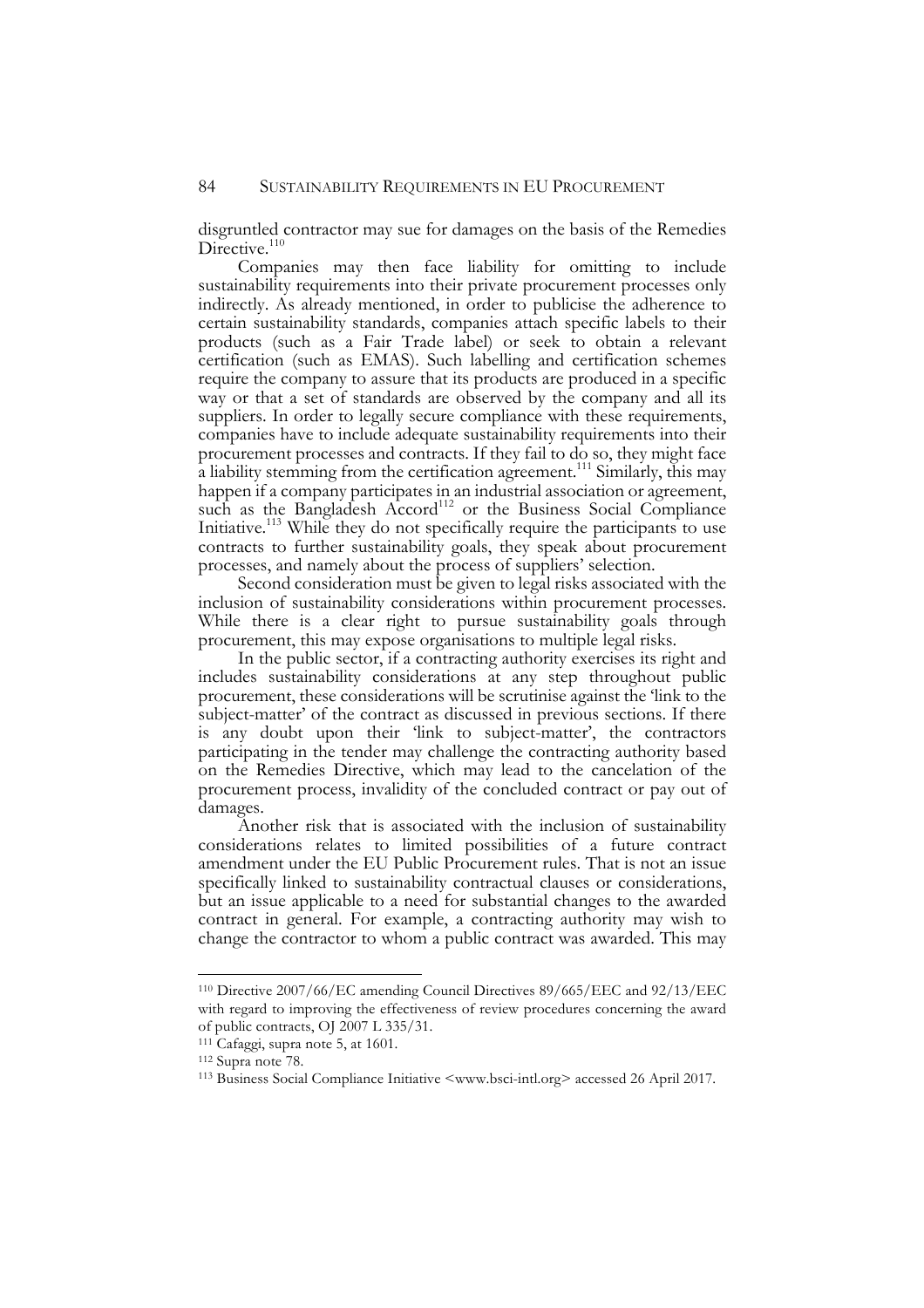be due to the fact that the contractor is unreliable and does not respect the sustainability terms and conditions originally agreed on. This can be a problem from a procurement perspective, as the rules may affect the situation again and trigger a requirement for a fresh competition. Under the EU procurement law, a substantial change of a contract will as a general rule require its retendering. Therefore, any change to already awarded contract, that is a change associated with the inclusion of sustainability contract performance clauses, will need to be scrutinised against Article 72 of the Public Sector Directive on contract modifications and concept of substantial change included therein.<sup>114</sup>

In the private sphere, due to the principle of contractual freedom, there is no direct legal risk associated with the inclusion of sustainability considerations at any point during the procurement process. However, many efforts have been made to establish various types of legal liability, if companies impose sustainability requirements on their suppliers and afterwards do not enforce those or a breach occurs. As will be seen below, although this liability in theory exists, it has only been possible to establish such liability in a very limited number of cases in the EU and worldwide.<sup>115</sup>

First of all, companies may face liability for false advertisement. In April 2010, the German retailer Lidl was taken to court for using the following statement in its advertising: 'We trade fairly! Every product has a story. It is important to us who writes this story. Lidl advocates fair working conditions on a global scale. Therefore, at Lidl, we contract our non-food orders exclusively to selected suppliers and producers that are willing to comply with and can demonstrate their social responsibility  $(...).$ <sup>116</sup>

While the company indeed imposed sustainability contractual requirements on its suppliers, a number of breaches in the company's supply chains were disclosed. The case was settled out of court. Lidl had to retract the statements from its advertising (which is hardly an adequate sanction and does not solve the issue of unfair working conditions in the retailer's supply chain).<sup>117</sup>

In this respect, it will be interesting to see if new disclosure oriented legal requirements imposed by EU law as well as some national laws on certain types of companies in respect to their sustainability related activities in supply chains, such as the Non-financial Disclosure Directive,

/en/our\_work/business-and-human-rights/working-conditions-in-south-asia/ bangladesh-lidl.html> accessed 4 April 2017.

 <sup>114</sup> The definition of what is a substantial modification follows from the *Pressetext* case and is now codified in Public Sector Directive, Art 72(4).

<sup>115</sup> From the latest cases from outside of EU, see e.g. *Monica Sud v Costco Wholesale*  Corporation, et al.. Original claim <www.cpmlegal.com/media/news/222\_ Costco%20Prawns%20Complaint.pdf> accessed 17 April 2017. 116 Hamburg Consumer Protection Agency's case against Lidl, <www.ecchr.eu

<sup>117</sup> For a prominent case from the US jurisdiction on the same, see *Nike, Kasky v. Nike, Inc.*, 45 P.3d 243 (Cal. 2002) and Nike, Inc. v. Kasky, 539 U.S. 654 (2003).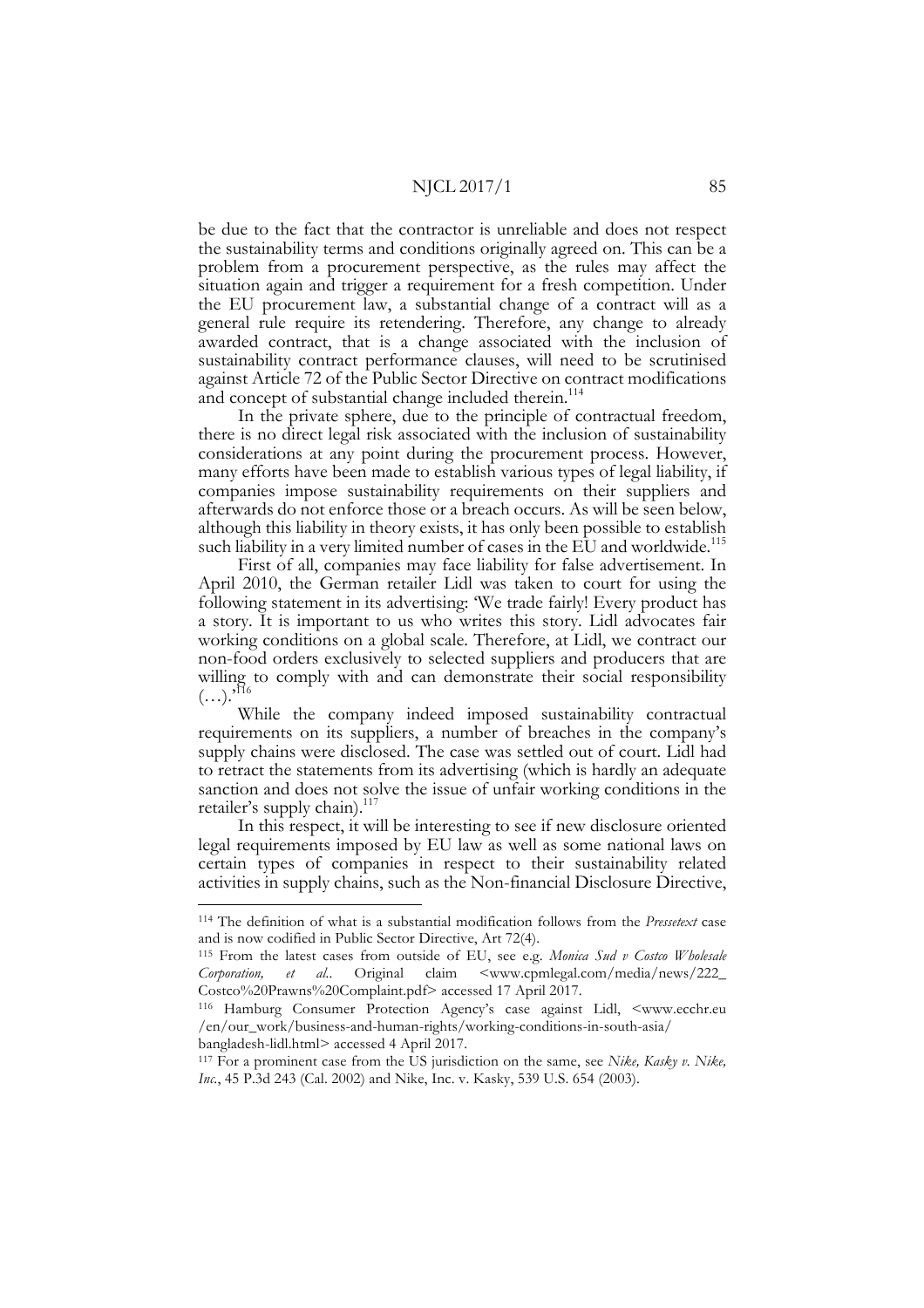the DK reporting act or the UK Modern Slavery Act OK, will lead to more litigation. While none of them explicitly prescribe how companies should implement sustainability into their operation, using contracts to further the goals of these legal acts is a natural tool to use. In this regard, some law and consultancy firms warn companies to guard what is exactly disclosed, as this could be picked up by activists and consumers to base their claims on.<sup>118</sup>

Second possibility of legal risks connected with the use of sustainability requirements in private procurement is opening up to third party beneficiaries claims. However, these claims are rarely successful in general, and to the authors' knowledge there has been no success of such claims in respect to sustainability requirement.<sup>119</sup> This limited applicability of third party beneficiaries doctrine stems from the fact that contract law treats a contract as a discreet agreement between the contractual parties and only allows the interference of a third party if it has a strong relation to the contract. While differences exist between jurisdictions, there are features of the third party beneficiaries doctrine that are common to most. The contractual parties must *intend* to confer a *specific right* to a third party and such third party must be *identified or identifiable*. <sup>120</sup> Although these conditions prove to be difficult to be fulfilled in respect to sustainability requirements,<sup>121</sup> companies often take preventive steps and include a no-<br>third-party-beneficiary clause into their contracts.<sup>122</sup>

Another effort to establish legal liability in respect to sustainability requirements tried to use the unilateral contract doctrine. Usually, this would come into question where there are no clear sustainability contractual clauses, but a suppliers' code of conduct or a sustainability report covering the issue of a supply chain's sustainability. Third parties,

 <sup>118</sup> For example, similarly in the US, law firms warn companies in the same way in respect to the California Supply Chains Transparency Act. See e.g. Squire Patton Boggs, 'Wakeup Call to Supply Chain Managers and Compliance Officers of Companies Doing Business in the USA', <www.squirepattonboggs.com/~/media/files/insights/publications /2015/08/significant-conflict-minerals-ruling-and-recent-california-transparency-in-

supplychains-act/conflict-minerals- california-transparency-act.pdf> accessed 26 April 2017; (stating 'Be careful: All supply chain transparency and ethic sourcing disclosures to the public, to customers, and to suppliers will receive increased scrutiny by NGOs, consumers, activists, and plaintiffs' law firms going forward.')

<sup>119</sup> Third party beneficiaries claim was discussed within the US case *Doe v. Wal-Mart Stores, Inc.*, 572 F.3d 677 (9th Cir. 2009).

<sup>120</sup> Principles of European Contract Law, Art 6:110, and CESL, Art 78 (NB CESL proposal has been withdrawn).

<sup>121</sup> Beckers, supra note 5, at 3.2.3.

<sup>122</sup> Such clause may for example read: 'No Third Party Beneficiaries. This Agreement shall not confer any rights or remedies upon any Person other than the Parties and their respective successors and permitted assigns.' The example taken from <www.lawinsider.com/clause/miscellaneous/no-third-party-beneficiaries> accessed 17 April 2017.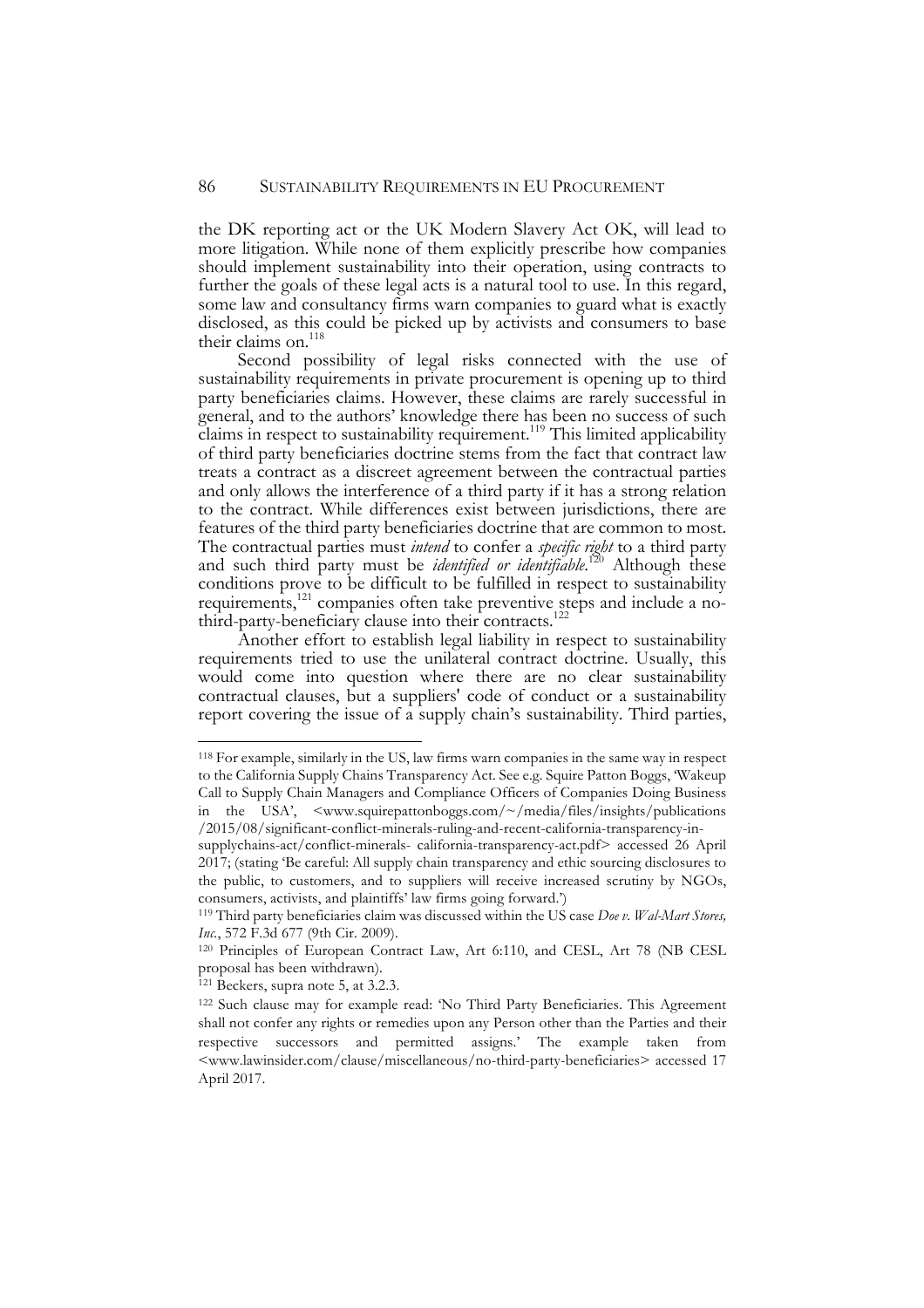such as employees of a supplier could then claim that a contract was concluded between them and the sourcing company based on such unilateral statement. This tactic was tested in the USA, but did not succeed due to vagueness of a suppliers code resulting in an absence of a clear promise.<sup>123</sup> In the European context, it can be expected that it would be even harder to establish an existence of a unilaterally made contract, as plaintiffs would have to prove not only the existence of a clear promise, but also the intention of the company to be bound by the statement.<sup>124</sup>

As a final point in this section, it must be stated that a major risk connected with *both* pursuance and avoidance of sustainability requirements in private procurements processes is rather reputational (and arguably consequently also financial) than legal. Though, such other risks are outside the scope of this paper, possible reputational (and financial) risks may turn into legal risks through the liability of companies' directors. If a company is found to ignore sustainability issues or to breach its due diligence duties under a legal rule or a soft-law instrument by not considering sustainability requirements in its procurement processes, and consequently suffers a financial loss, the directors may be found to be in breach of their duty of care towards shareholders. However, the same may happen if a company pursues sustainability goals through its procurement processes and this turns to be too costly or one of the legal risks described above materialises.

## 4. CONCLUSION

Sustainability topics in public and private procurement (i) are increasingly considered and implemented into contracts; (ii) deal with similar issues in both contexts; (iii) cover issues that are linked to the subject matter of a contract, including issues that relate rather to the production process than the physical qualities of the delivered goods as such; and (iv) proliferate through all stages of the procurement process. Consequently, it may be noted that the two spheres are possibly closer to each other than it seems at the first look. At the same time, the drivers for inclusion of sustainability consideration into public and private procurement processes come from different sources and the legal framework regulating the two spheres substantially differs. While the acknowledgment of sustainability issues within procurement processes have been steered by different development, the drivers in both public and private spheres can be classified into four categories: regulatory (policy), resource, market and social drivers.125 Most importantly for this paper, the two spheres obviously influence each other in respect to sustainability

 <sup>123</sup> *Doe v. Wal-Mart Stores, Inc.*, supra note 119.

<sup>124</sup> See Study Group on a European Civil Code and the Research Group on EC Private Law (Acquis Group), 2009, Principles, Definitions and Model Rules of European Private Law, Draft Common Frame of Reference (DCFR), Outline Edition, Art 4.301. <sup>125</sup> Hoffman, supra note 67.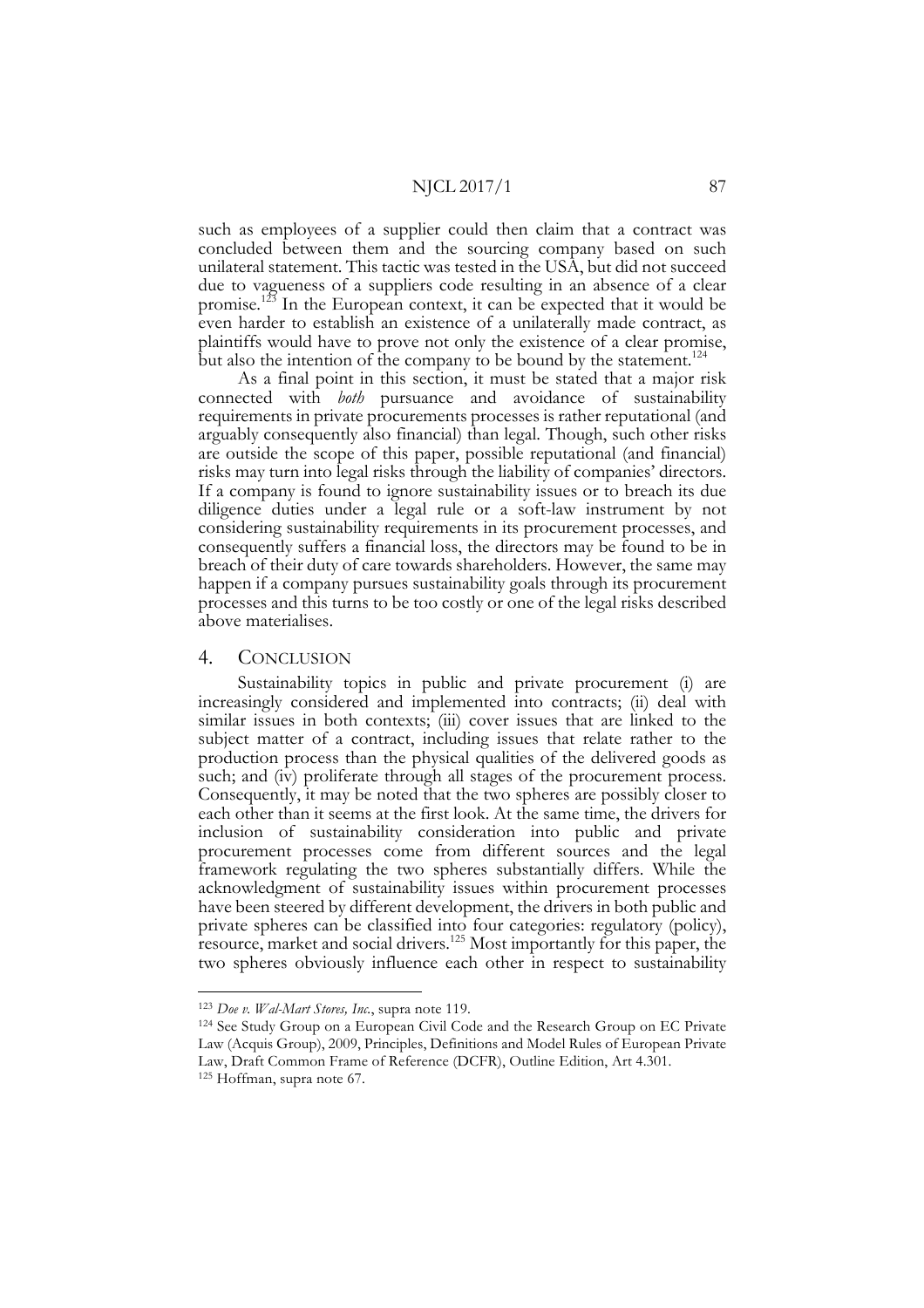topics. Public procurement acts as one natural driver for the development of private procurement, as private contractors must live up to public procurement rules and requirements if they want to supply to public institutions. Private procurement then has developed an intricate best practice in respect to implementation and enforcement of sustainability requirements, which serves as an inspiration to the public sphere, where the focus has until now been on the pre-award phase.<sup>126</sup>

Further, as described in the introduction to this article, the focal concern of this article with regard the questions of whether pursuing sustainability goals through procurement is a right or an obligation of public and private organisations and whether there are risks of liability associated with either pursuing or ignoring sustainability goals in procurement processes.

In summary, it may be concluded that while the right to include sustainability concerns in procurement processes stands firm both in the public and private areas, the authors can only see contours of the legal obligation to do so. There seems to be a slow but consistent push from various stakeholders to establish such a legal obligation. However, in the view of the economic and business needs that are the driving forces in procurement, the position of the public contracting authorities balancing multiple public interests, and the overarching principle of contractual freedom in commercial contracting, it does not seem plausible to directly legally require either public or private organisations to include sustainability requirements into their procurement processes. An indirect legal push is, however, a possibility, which is increasingly used by various regulators.127 When it comes to the risks of liability, looking at the discussions from both the sectors, it seems that more legal risks are in fact associated with the inclusion of sustainability requirements into procurement process (and inadequate enforcement thereof) rather than with ignoring them. Considering the lack of a positive legal obligation in this respect, this is a counter-intuitive conclusion. Surprisingly, this fact has not discouraged organisations from exercising their contractual control over their suppliers to further sustainability goals, this showing to the power of resources related and market drivers of sustainable procurement. The legal framework of public procurement and commercial contracts should aim for 'giving teeth' to sustainability regulations (mostly soft law) and for the enforcement of organisations' promises in respect to sustainability issues, while making sure that those organisations following the trend of inclusion of sustainability concerns into procurement processes are not punished but supported through law. It might thus be necessary, rather than establishing a legal obligation to

 <sup>126</sup> Beckers, supra note 7, at 217.

<sup>127</sup> An example here can be the US Foreign Corrupt Practice Act (The Foreign Corrupt Practices Act of 1977, as amended, 15 U.S.C. §§ 78dd-1, et seq.) or the UK 2015 Modern Slavery Act.